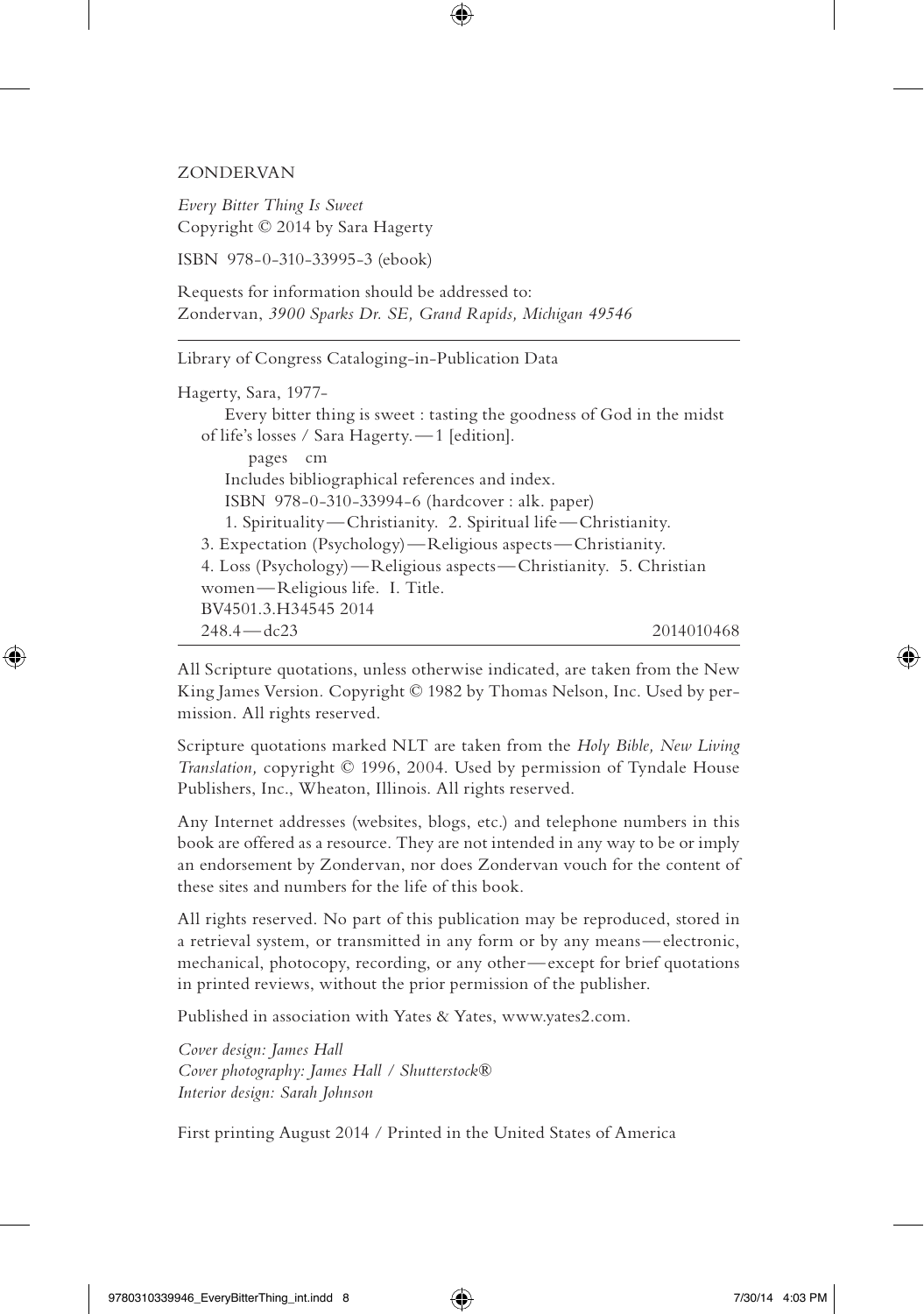# **CONTENTS**

 $\approx$ 

| 1. The Question Unearthed 17             |
|------------------------------------------|
|                                          |
| 3. Not My Typical Prayer  39             |
|                                          |
|                                          |
|                                          |
|                                          |
| 8. The Place Where Asking Begins 99      |
| 9. Let Us Run Together117                |
|                                          |
|                                          |
| 12. The Glorious Mundane 149             |
|                                          |
| 14. The One Who Remembers167             |
|                                          |
| Epilogue: What I Would Say to Her        |
| (Written Long After the Ink Was Dry) 191 |
|                                          |
|                                          |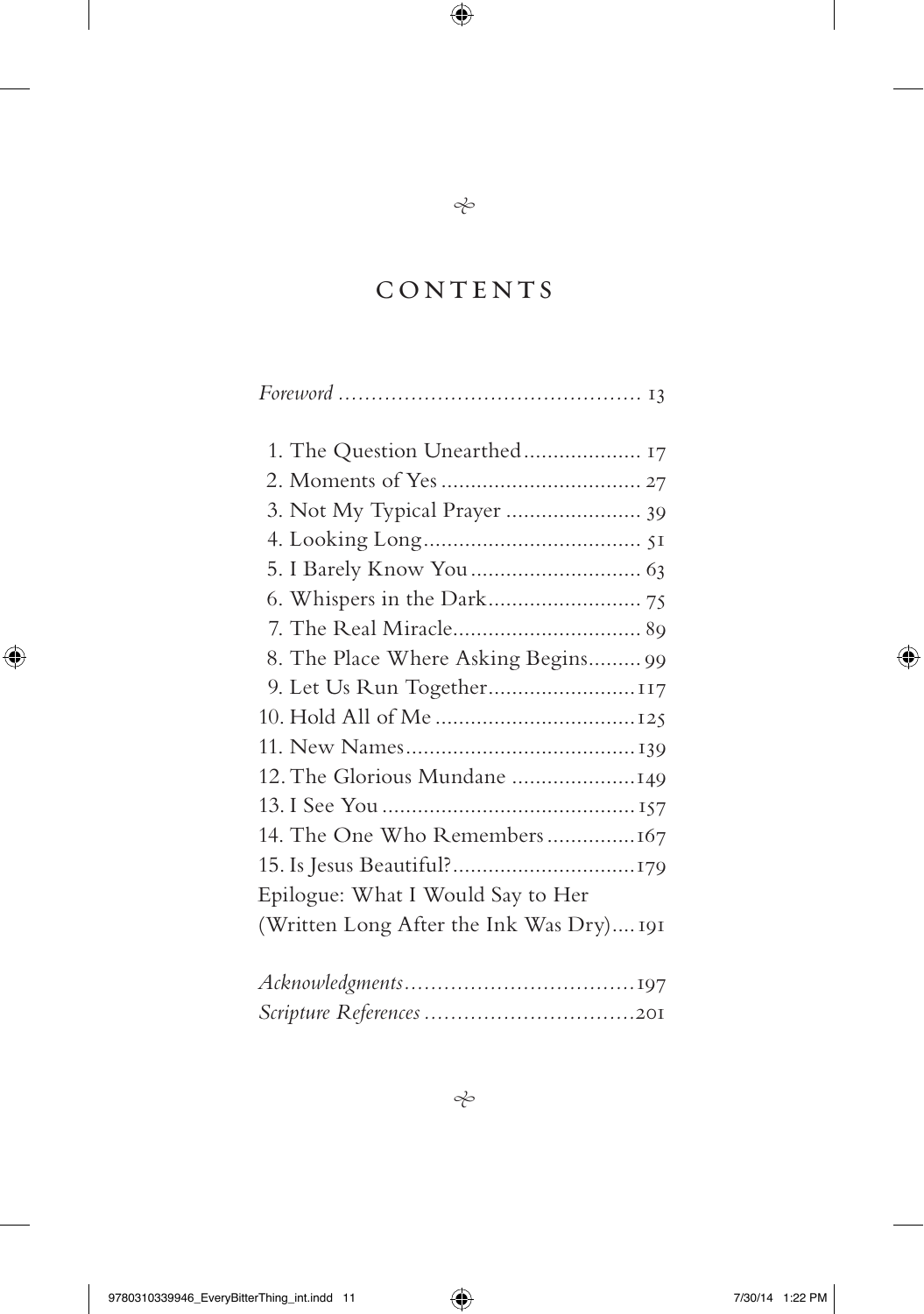#### *one*

### the question unearthed

"Blessed are those who hunger."

My life wears stretch marks from a child. A child I never conceived yet spent a decade birthing. A child who, in the swirl of my wounds, has healing for me still.

I don't search for a remedy to remove these marks. Though ugly to some, they are a sign of life.

God scarred me with beauty.

He gave me a story to tell. He wrote on my life.

I am branded.

### ☆

I stepped through the doorway into her home, tentatively.

While I would classify myself as an introvert, social settings are rarely, if ever, intimidating to me. I love stories. And people always carry stories.

That day as I entered the foyer, I met three women: A distracted twentysomething who was constantly reapplying her lip gloss. A girl, underdressed for the occasion, but fashionably confident in her thrift jeans. A jumpered mother whose sleeve wore the remnant of a child's morning oatmeal and whose gray hairs revealed layers of beauty. Each of them had a story.

At another time, that foyer would have been my social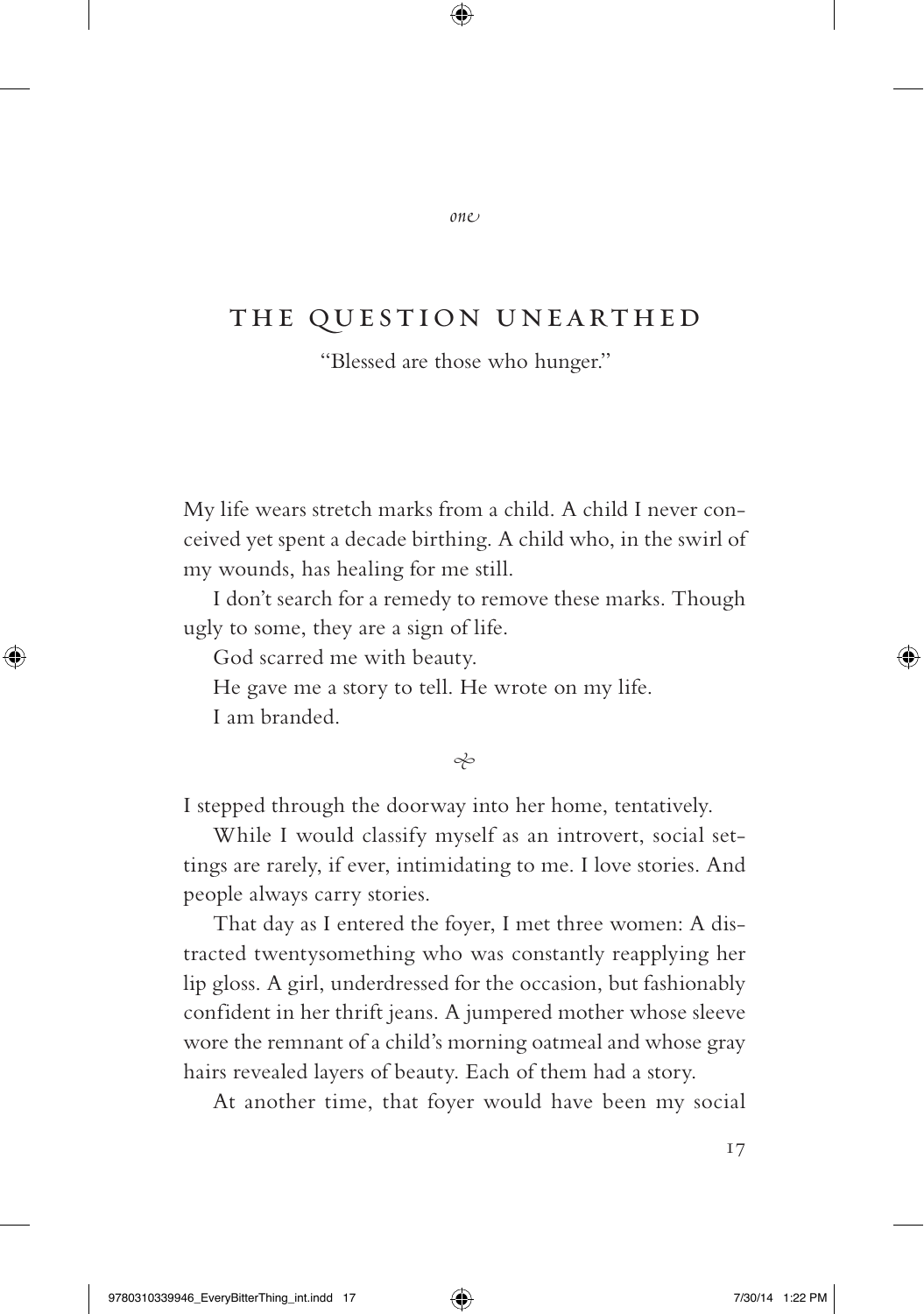playground. God-prints were all over these women, who, at this intersection, might move from acquaintances to friends.

But this day was different.

The woman reapplying her lip gloss was pregnant. Her story stopped there for me. The jumper-clad, oatmeal-smudged mom clearly had something I didn't. And the girl, I quickly learned, though youthful in demeanor, had three children at home and had just discovered— to her surprise— her womb had been opened again.

I came dressed with confidence and holding a gift wrapped with class, but alongside these women I felt insecure and empty. I had nothing to offer this crew.

Minutes before, driving through those rolling Shenandoah hills, I wanted to turn around and go home. But I had sent my reply. And my desire to please my expecting friend, who was the guest of honor, and her friend, who was hosting this event, trumped my fantasies of changing out of my church clothes into sweats and gulping down a chai.

Baby showers had become a "no go" for me since my little stint of not being able to conceive grew into a state of being. I almost always had an easy out, with a fully scheduled life, but a few times I had to offer my real explanation for not attending. And then, of course, there were always the necessary exceptions.

This shower was my exception. It was for a dear friend, a small shower, and I knew my absence would be obvious. When I had sent my reply, my heart was in a good place. I felt settled with the lot God had given me, and was even more determinedly pleading in prayer with the belief that my day would come.

But grief's tide can't be predicted. Two weeks later, I wasn't so ready to participate in this baby brigade.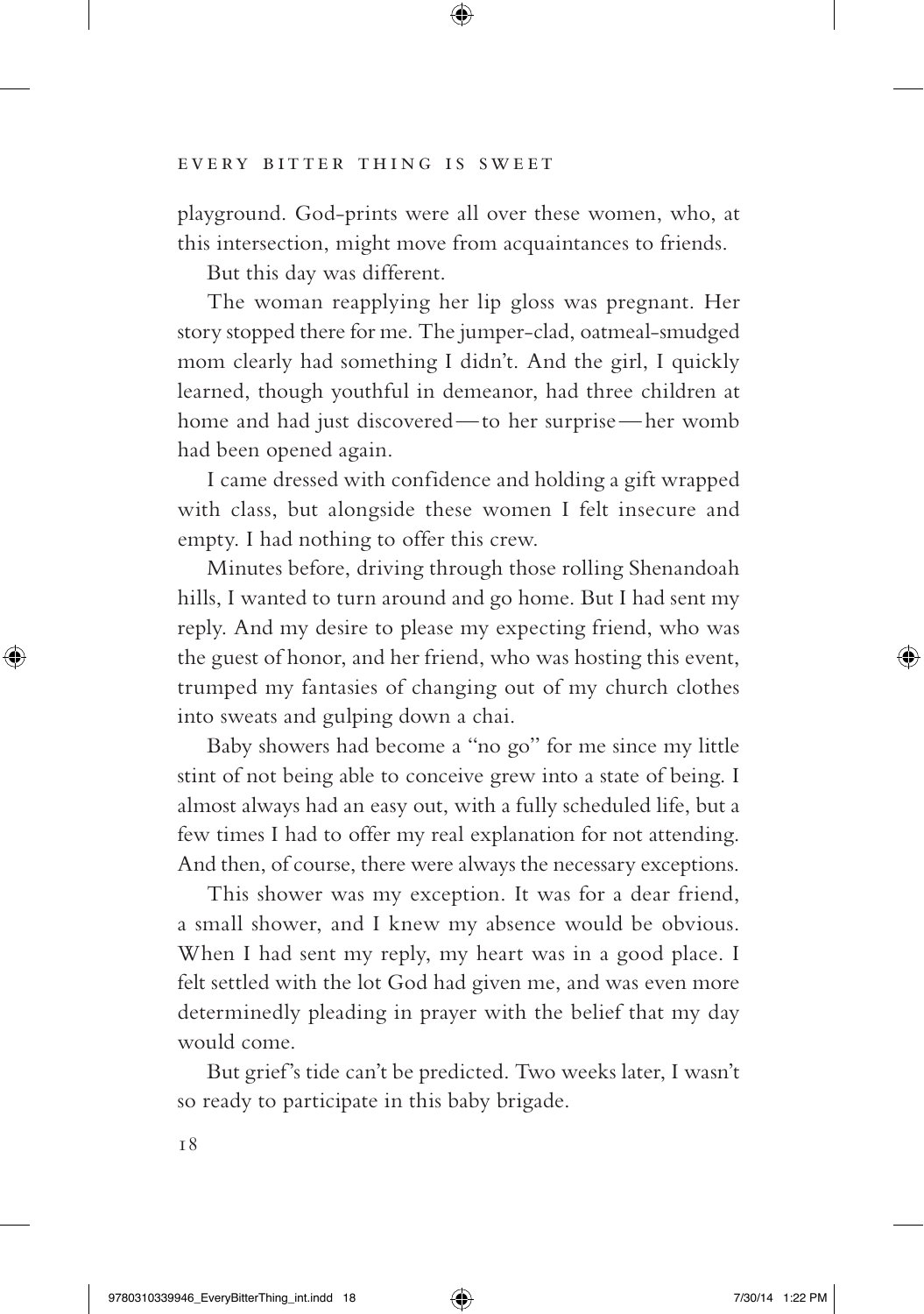But I was there, smiling. Congratulating.

Then, among the wrapping paper rips, the sips of punch, and the clanking of forks on chocolate-smeared plates, the stories began.

At first they were humorous, ones I could easily laugh alongside. Funny, cute, first-days-of-life-in-the-great-wideopen accounts.

But as the gift-opening slowed, it was only natural that the advice for this new mom-to-be filled the empty space.

There were only eight of us. All of whose wombs had been opened but mine— an observation, it seemed, no one else made. On the one hand, I was glad: *Oh, please, let no one feel sorry for me*, I thought when the conversation shifted, even as the membrane between mind and heart disintegrated and I became deeply sorry for myself. On the other hand, I was searching for a way— any way— to put an end to this conversation.

Please stop.

Someone stop these tales of labor and delivery that single me out. Your rite of passage, for me, holds a sign at the front that says Do Not Enter. It carries with it so many questions, so many doubts, fears, and insecurities. About me, and about God. When I open that door, when I go to that place, alone, I am lost.

As the laughter of shared experience increased, this sorority of sisters formed bonds around their anecdotes. And I drifted inward and downward.

Comparison plagued my soul.

At the first opportunity to graciously excuse myself, I left. Since the women didn't seem to notice my silence, I was certain no one would notice my absence.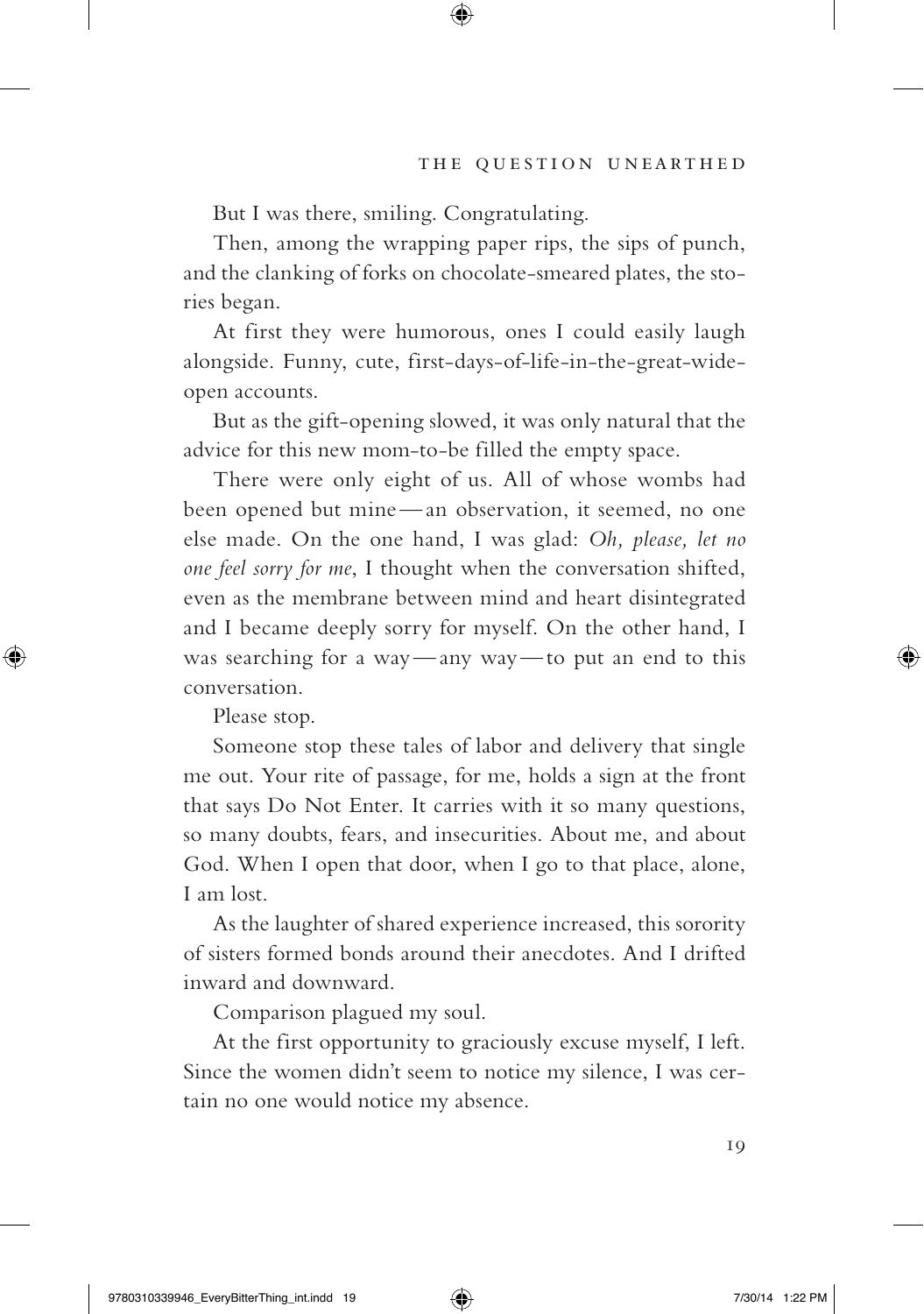Like most pain, until you have known it for yourself, you are blind to it.

In the car, my eyes released tears and my heart soured toward the women I had shared cake with that afternoon. Their stories were no longer alluring to me, and the only Godprints I saw were the ones I lacked.

They were fruitful; I was barren.

In times like this of losing myself in comparison, I didn't see God as a belligerent Father refusing the simple, natural requests of His daughter. He wasn't stern and angry with me, leading out with punishment. He wasn't even absent, His mind caught up in more important matters.

This wasn't about false perceptions of God at all— or so I thought.

It was about me.

My question was not, Is God good? But instead, Is He good to me? I was overlooked. Forgotten. Not important enough to bless, and easy enough to dismiss.

Cursed.

If the mother whose womb had been opened was living her reward, what had the barren one done to carry such a vacancy?

This question wove itself into the backdrop of my every interaction with those who had what I didn't. And it was the question (and its hidden assumptions) I was learning had to be brought into my conversation with God if I would ever find life through barrenness.

∻

The morning after the shower, I returned to a habit that began years earlier when the darkness on the outside forced a reckoning with God on the inside. I padded around the first floor of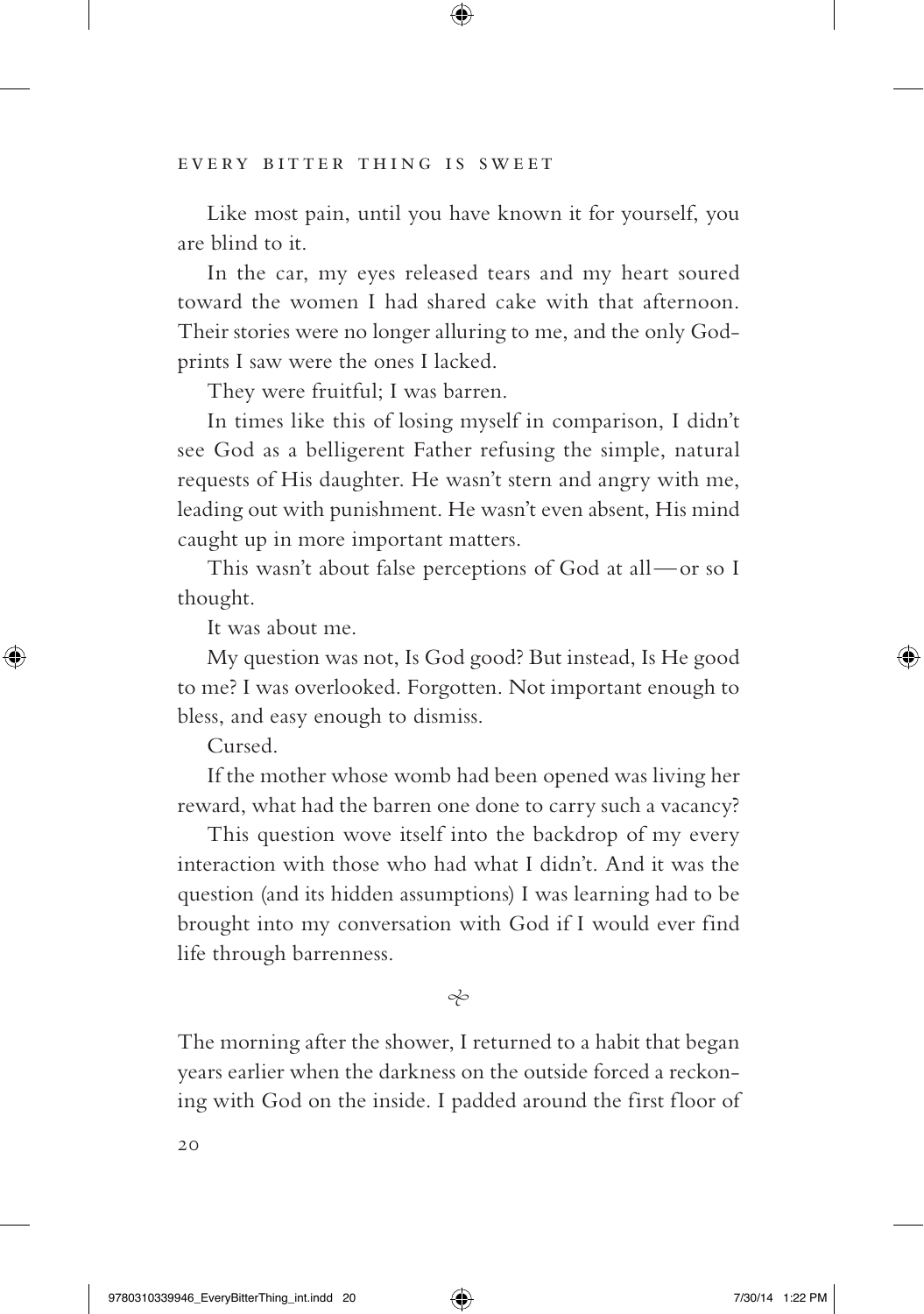our house on the hill, in the room-to-room circle my feet now knew from memory. The world was silent, the lingering night sky keeping it placid, while I talked to Him.

This season was still barren on the outside; I could hardly point to one area of my life that was working as it should. But I was full on the inside, finding a rhythm of using the pain of my outside circumstances— such as the sting from the shower— to drive me deeper into this secret conversation with God. Just as each foot found its way into an imaginary groove in the floor as I made that circular loop, I was learning where to take my ache. I was creating a space here, inside, for a new home with Him. After years of having a stone-cold heart toward God's whisper and His Word, I began to feel a shift. I had little left but that Word and that whisper. He had whittled me down.

The Bible resting on my chair showed wear— how could it not? My friend, my best friend in this hour, was the Author. The book I'd once used to plan youth ministry talks, the book I'd once used to quote pithy sayings and to confirm opinions I'd already formed, that book had found its way into my deep.

The God behind it was proving Himself to be fundamentally different than what I'd supposed for at least a decade, maybe more. But I was finding Him. In the places I had feared most and spent a lifetime avoiding, He was meeting me. My worst, my very worst, moments were getting rewritten without circumstances changing. I was getting acquainted with the kind of deep satisfaction that bad news can't shake. He was showing me Himself as strong enough. He was letting me hide in Him, letting me find a safe place.

And so I cradled my midnight questions while mamas cradled their babies, and I let God's psalms tell me He cradled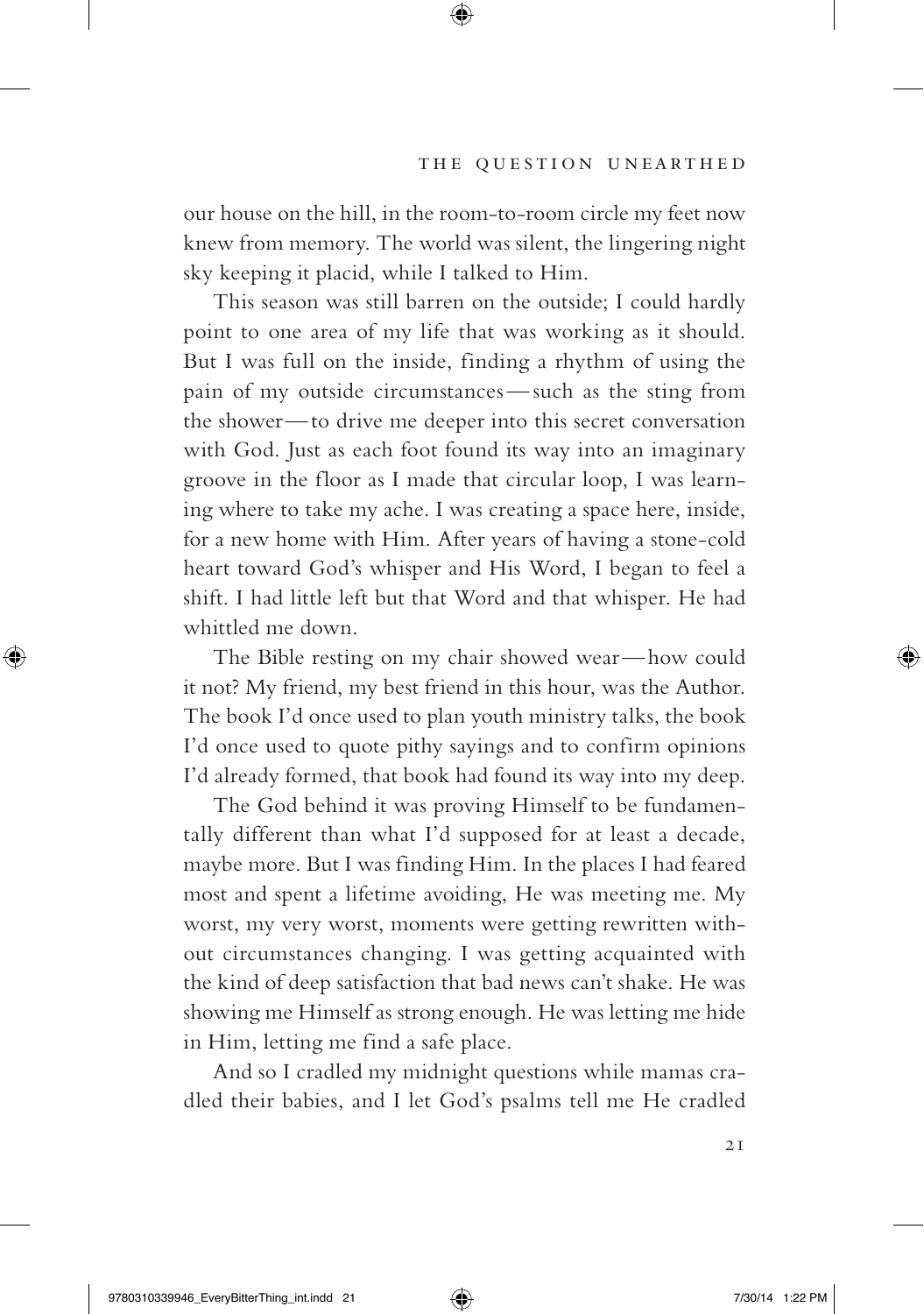the answer in Himself. I felt forgotten, but I heard God speak that He had not left me. I felt weak, but I heard Him promise an overshadowing. I felt anxious that my constant fumblings would annoy Him, but I heard Him say He delighted in me.

And I felt hungry.

I wasn't this hungry when God was a distant coach, forcing me to perform.

I wasn't this hungry when I had a life easily explained, easily predicted.

I wasn't this hungry when everyone understood me.

Pain had created space. Space to want more. Space to taste a sense of being *alive.* An alive that would grow to be my favorite kind of alive: secret, hidden to all eyes but mine and those nearest to me.

This had to be the hope of a lifetime, Him and Him alone. But redemption is full of dimensions.

Little did I know that staring at Him, looking deeply, wouldn't always be a secret. This new perspective was infectious, inside and out.

Little did I know that I was to see the goodness of the Lord in the land of the living.

∻

A brown hand reached around the gate to pull it open at the sound of our driver's horn. I moved from a posture of absorbing all that was around me— this slice of Africa I'd just met hours earlier— to homing in on the purpose of our travel excursion. My little girl's bed was in this house, enclosed. My son's playing field was in front of me.

We were led by the house mother through the hallway to their rooms. All these months of waiting had allowed me to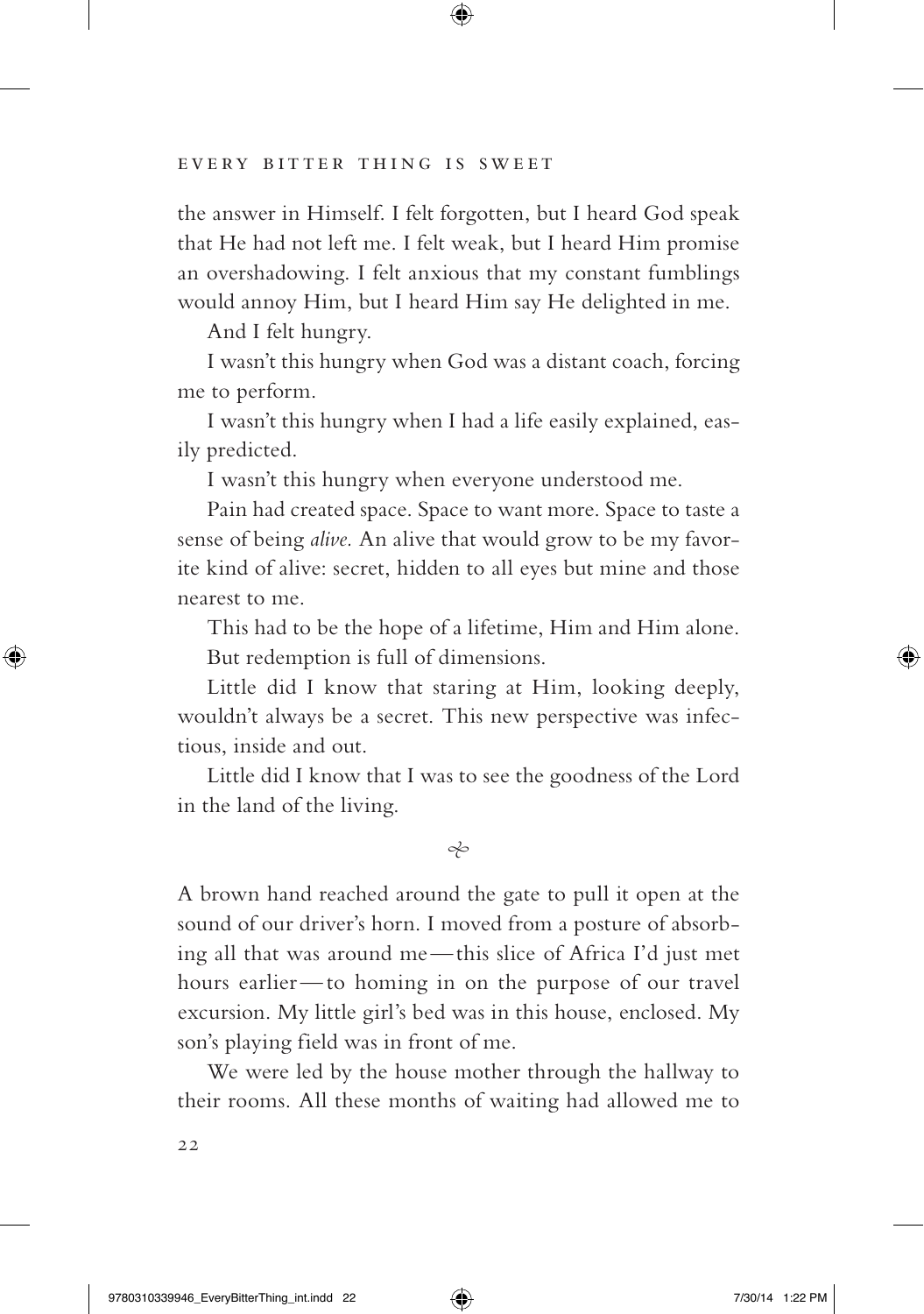fashion this moment one hundred different ways in my mind, none of which I was experiencing now. I had pictured a waiting room, a place where we would collect ourselves before stepping across the threshold of an introduction that would change our lives forever.

As I peeked in and out of rooms, wondering where we'd perch and wait, a split-second interaction would leave me with an armful.

"Meske!?" the house mother shouted from across the hall while stepping into one of the rooms and scooping up all seventeen pounds of Eden's three-year-old body. She thrust her into my arms.

We'd planned that I'd first hold our new son, Caleb, and that Nate would first hold Eden, our new daughter. So I nervously handed Eden what was intended to be Caleb's gift, a bear. My peace offering wasn't necessary. It was me that she wanted.

She wrapped fingers, too small for her age, around the upper part of my arm and didn't let go. (And she wouldn't. For hours.)

My little girl glowed. Her eyes held an expectant look that said, "Can we make up for my lifetime in this one afternoon?" The rise and fall of her chest against me overshadowed the fact that she didn't speak. She breathed safely. She rested. Everything about her little person said amen.

And he? Caleb was Daddy's boy from the minute he saw his white-skinned counterpart. I noted something in him, then, which has taken years of understanding his story for me to name. Caleb met fatherly love for the first time when he met Nate, the kind of love in which you could wrap yourself and find healing by its very nearness.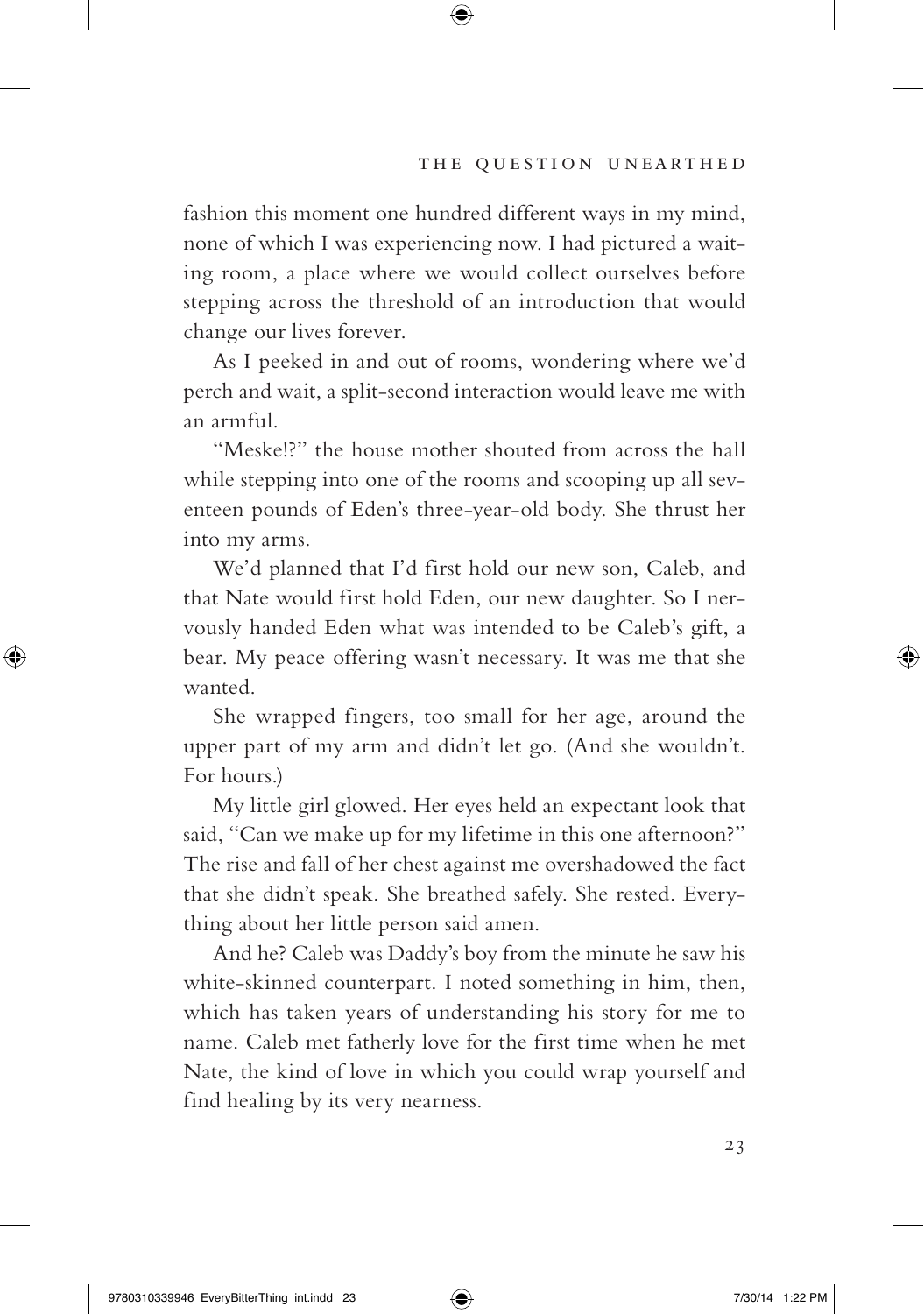Nate overshadowed Caleb's story that day. A new day had come. We didn't know how new it was for him until years later. Like any good story, time revealed its layers.

I'm not sure how long we stayed in that home, but things like naptime, potty, and snacks weren't yet on my priority list. We didn't let go of our son and daughter even as we also cuddled the other children who wandered in and out of the room. We wanted our two to know that we were different from the others who'd passed through. As they climbed over and around our laps, we frequently interrupted them to whisper in their ears in broken Amharic: "I am your mommy." "I am your daddy."

What we said, they already seemed to know. As if they were newborns who had spent months incubating inside of their mother, our scent— to them— was like their own. The umbilical cord stretched over a wide ocean but was there, nonetheless. The Father had forged a connection, even before our eyes stared into theirs.

After we bridged what felt like years in just a few hours of nearness, we said our goodbyes to the nannies who had loved them so well. I wondered whether Caleb and Eden knew those goodbyes were forever.

Then we went to the guest home where we were staying and gave the children baths. We dressed them in the pajamas that had been folded in a stack at our home for them for months, in the room that had been our guest room for years. The room that now had plaques with their names painted on them, hung on the wall.

He slept heavily. She spent her first night fighting sleep so she could peer out from the covers every hour or so to make sure we were still there. I'll never forget the sound of the sheets around her little body as she jolted up in bed, paused to get her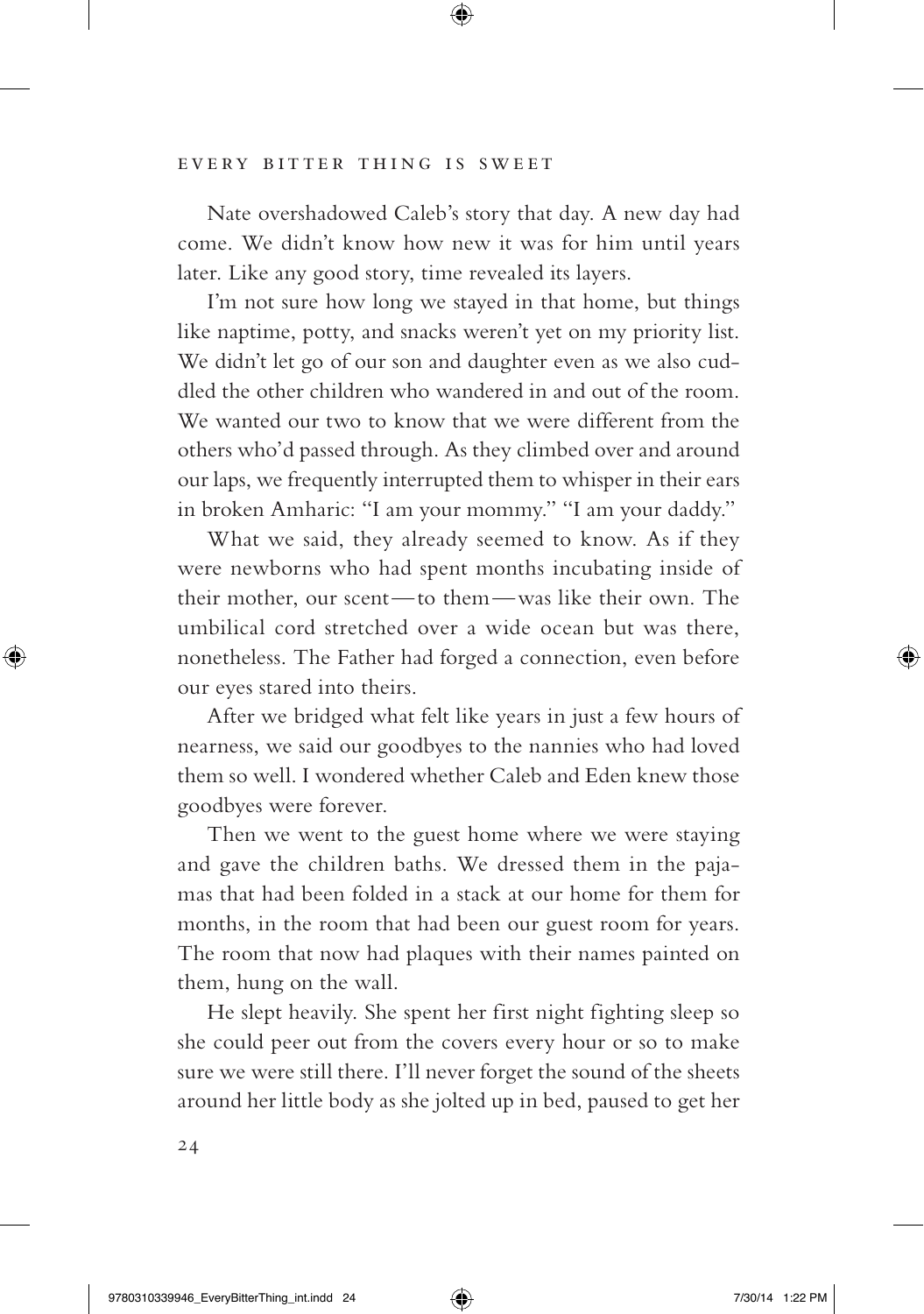bearings, and searched out our silhouettes under the sheets in the bed across from her.

We had become a family, in a moment, yet I still didn't know Caleb's birthmarks or Eden's freckles. I couldn't serve them their favorite meal or find their ticklish spots. They hadn't yet heard my deep belly laugh or become familiar with the way Nate glanced at me, sideways, when he was trying to read my response to something he'd said.

We were also getting acquainted with us as *four.* Each of us was a new part of a new whole, though God had known us as "us" since the beginning of time. We had a history together, though we'd lived apart. We'd each known brokenness and loss, yet with no concept of how those paths would merge into each other's beauty one day.

#### ∻

Healing that had been coursing inside of me, spanning years, surfaced that July in Ethiopia. When my lips brushed Eden's forehead for the first time, a holy vindication echoed throughout the heavens. My life surfaced a win, His win. It had always been there, but now I could touch it. Evidence that God not only loved me but liked me and enjoyed me— something I'd spent decades subtly refuting— now worked its way into my visible story. I got to sweep aside the ashes of years and try on beauty.

And it fit. Just right.

I had grown to know God when no one was looking and when life still wasn't "working" as I'd suspected it should. There, He was the God who saw me and *knew* me and reveled in what He knew. That understanding, as it worked its way into my insides, though not my circumstances, steadied me.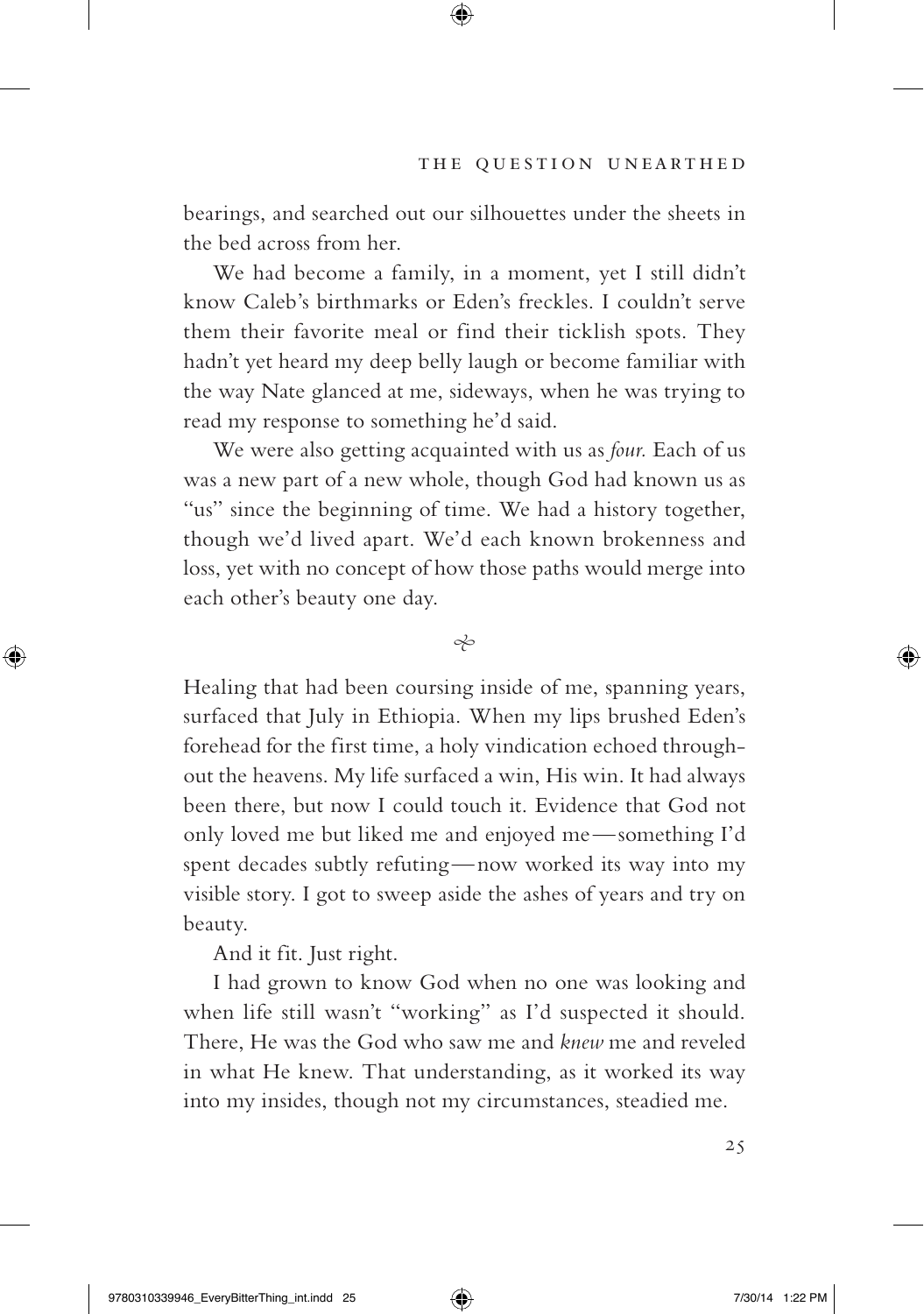And now, here I was, in the unfolding fulfillment of many (though not all) circumstances, living wildly alive. God's signature over my barrenness, over my broken story, once unknown, was now a spiritual branding on my flesh.

It said: God is good ... to me.

### *For Your Continued Pursuit*

Isaiah 61:3 | Romans 9:20 – 21 | Psalm 32:7 | Job 23:12 | Psalm 27:13 | Psalm 91:2 | Hebrews 6:19 | Genesis 8:11 | Zephaniah 3:17 | 2 Corinthians 4:17 | 2 Corinthians 2:15 | Colossians 1:16 | Jeremiah 29:11

*This section at the end of each chapter is for those readers who, like me, want to trace any spoken declarations back to God's truth and use those as starting points for adoring Him, for making His Word part of their everyday language. Some verses are quoted within each chapter, and others are implied.*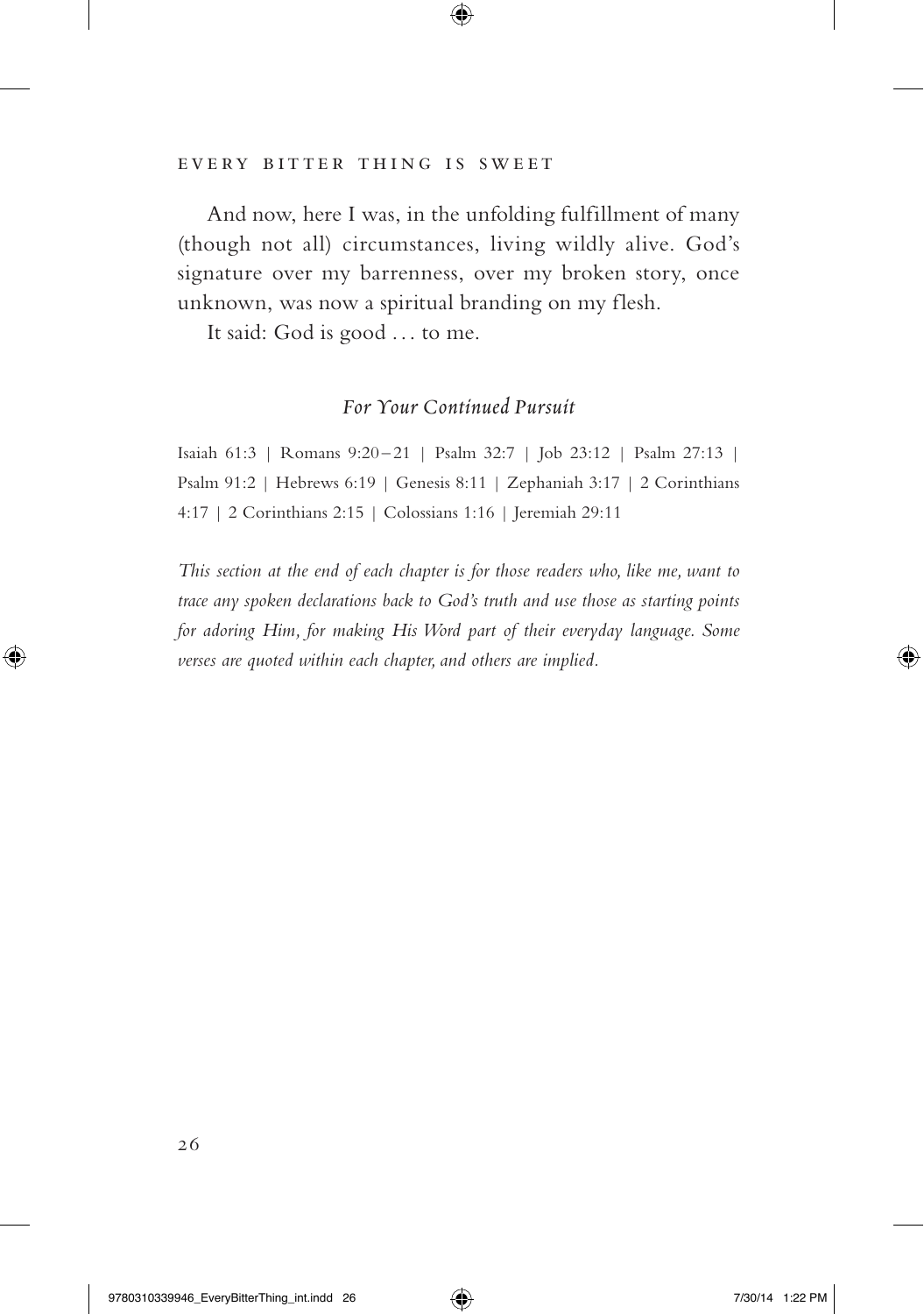*two*

### moments of yes

"Draw me away!"

The November when I was fifteen, I stood underneath the canopied expanse of Michigan sky, and the very big God who created it came near.

Hundreds of us, teenagers, had just filed outside from a sweaty dining hall where one not too much older than us casually stood up front with his Bible and told us about this Jesus who didn't just come to imprint history but came to enter our hearts. We were there for a weekend of fun with our friends, just a retreat. Many of us were unsuspecting. We didn't know that this weekend might forever change us.

As tears dropped one by one off my cheek and onto my woolen mittens, I heard the movements of those around me who were also considering this message. The shifting of boots in the snow mingled with sniffles and stifled sobs. The dark sky created a hiding place for the hundreds of hearts in that field who for the first time this night had their eyes opened to God, whose eyes had been fixed on them since before they were born. The curtain was pulled back and a new dawn offered, in the night.

I'd grown up in church. I believed in Jesus. I had my own Bible. I paid homage to His death year after year before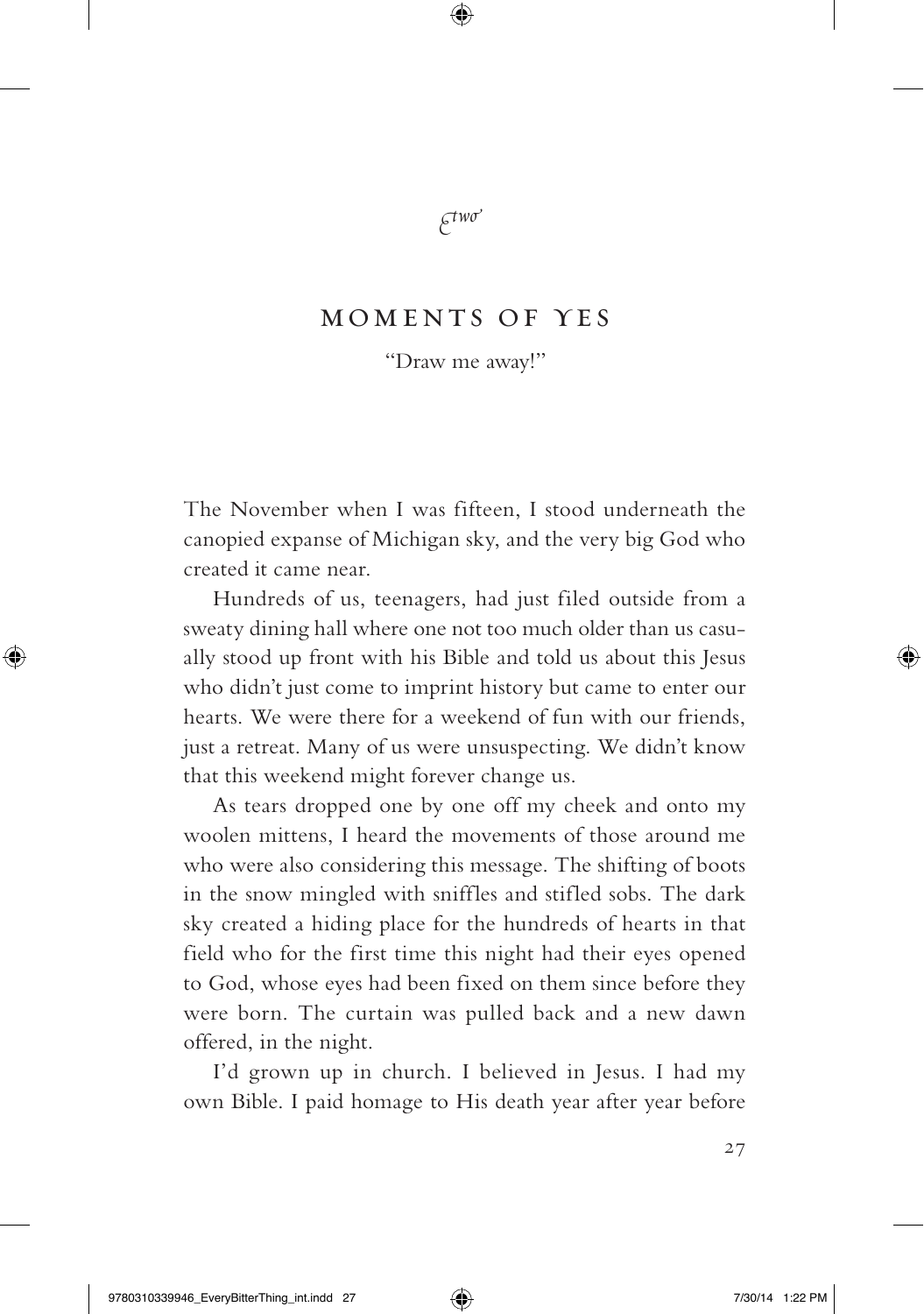devouring scores of peanut-butter-filled chocolate eggs. Our big events revolved around His big events. God was commonplace in our home.

But God's appeal for relationship, however many times I had heard it before, was new that night.

As I stood in my fifteen-year-old frame, which was wrapped in layers of long johns, and considered Him, His unraveling of me began.

I could not name it at the time, as I walked back to the gathering place alone, alongside the others, but this was just the beginning of a life of regeneration.

I knew then that I wanted something new. I know now that we were made for newness.

The next day, I wrote carefully in red ink on the front of a yellow legal pad that became my first journal: "November 13, 1992. My new relationship with Jesus Christ."

It may have been more appropriate to write: "November 13, 1992. The beginning of a lifetime of 'new.' "

My young heart didn't receive then that, yes, the new would come, but both death and life would run as commingling streams throughout the decades ahead. For the new to come, the old in me had to go. I would be left with an uncomfortable hunger, a longing, for new life yet to be born.

☆

The summer after I etched that date on the yellow legal pad, it was all still fresh. The Bible I'd gotten for my confirmation years earlier now showed signs of wear. I held it, casually and comfortably, just as I'd seen the man do that November night when he spoke to the room of sweaty high school bodies that were steaming up the windows of Camp Storer. My Bible *was*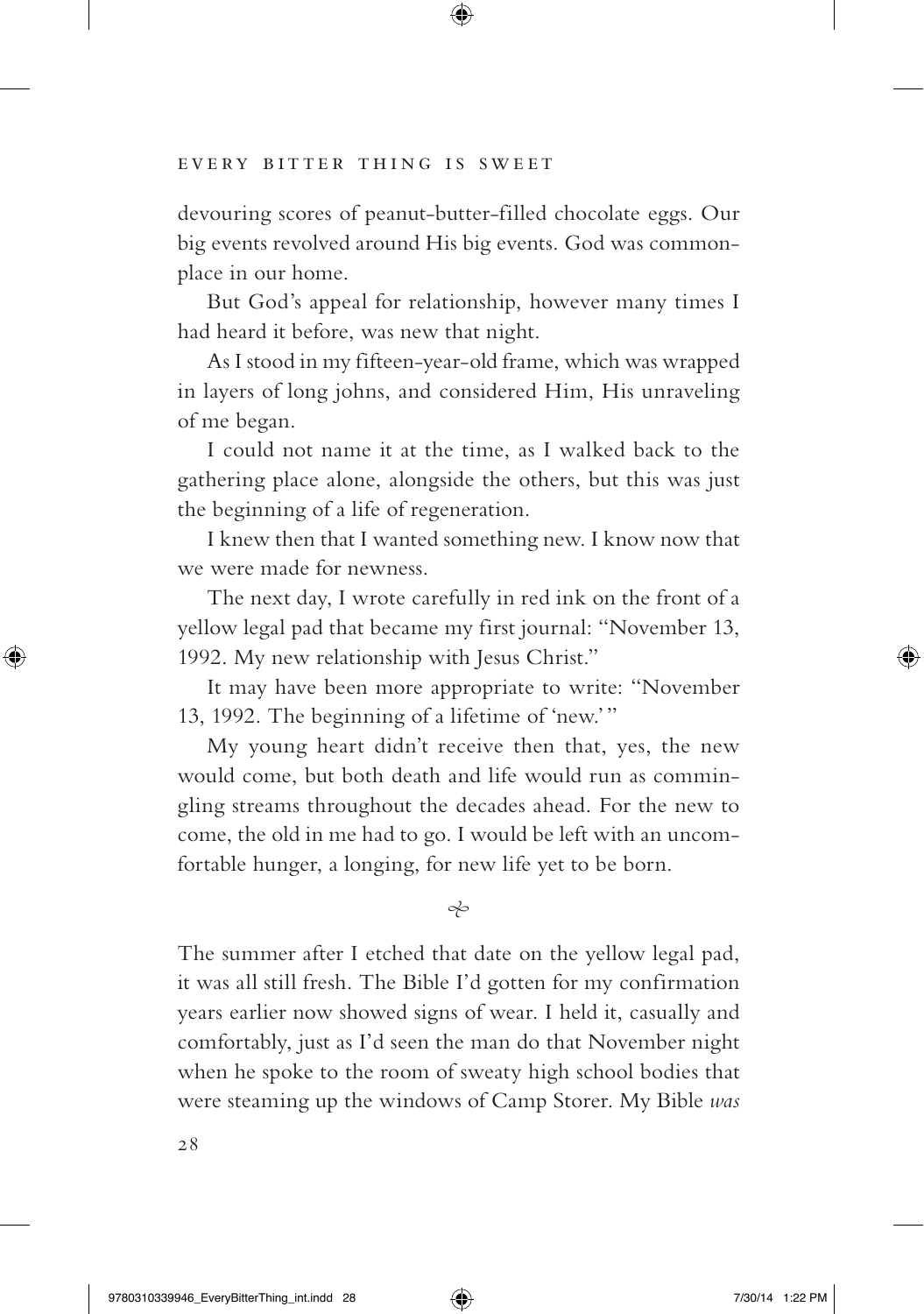becoming comfortable for me to hold. His Word had begun to be familiar. I enjoyed it.

I'd always been a reader, but this was different. I mimicked what I'd seen friends— some who were also new to the practice of inviting God into their adolescent, everyday world— do with their Bibles. I highlighted verses and put stars next to phrases that spoke to me. I switched from the legal pad to a journal, where I wrote prayers to Him, like letters. His Word was easing its way into my normal high school experience. The idea of a relationship with this God was becoming normal to me, though still mysterious.

As the summer musk grew from June into July that year, I found myself often escaping to our backyard swing after I'd gone out for the night with friends. The spotlight from the porch just below my parents' window, combined with the moonlight, illuminated the Bible cracked open in my lap.

I didn't wear my watch.

This wasn't a duty; I just wanted more of this Jesus who filled the pages. I stayed up late into the night reading and talking with Him and journaling. I couldn't get enough.

I'd defined summers prior to this one by a certain boy I liked or a vacation my family took. This summer was different. I was falling in love. But this time with God.

I didn't have rules or parameters for this love. I was forging something new. I was fifteen years old, hungry for God.

 $\approx$ 

Along with this hunger, I felt the beginning of a zeal I couldn't ignore. My life was on a new trajectory that in some ways felt more natural than anything I'd known before. I wanted others to meet God as I had. I began to crave the thrill of watching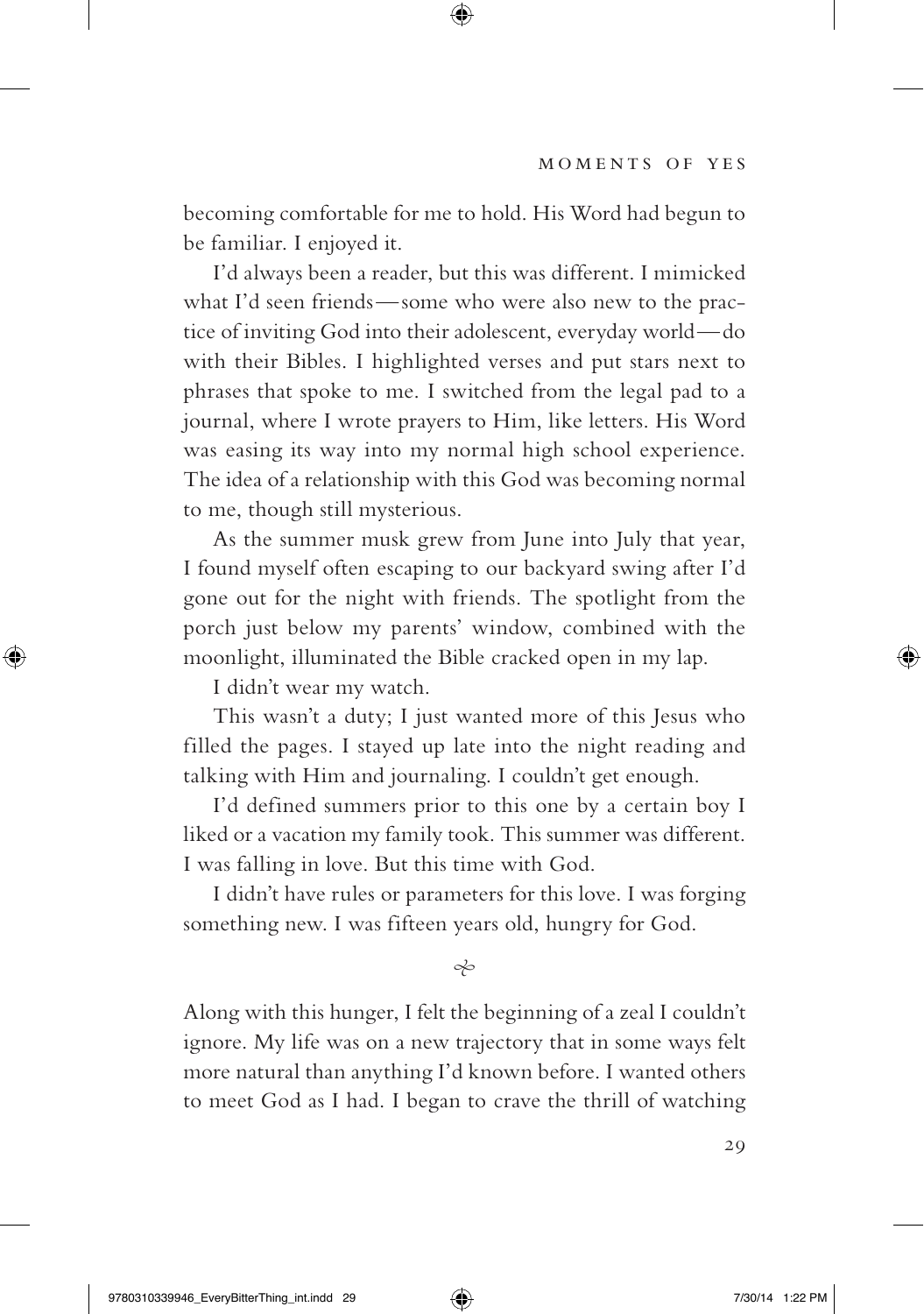a person open her eyes to a new reality. It was as if witnessing that heart-turn in another solidified that same shift in me.

Though I found this particular dimension of God— His working through me to reach others for Him— fascinatingly complex, it slowly, over time, eclipsed the fledgling simplicity of those nights that were just God and me on my back-porch swing. He had become, to me, the God who calls His people to minister. These were the verses I highlighted, the sound bites I took away from sermons. As this dimension of Him grew in my mind, it didn't leave much room to explore different sides of Him.

∻

Just a few years later, the memories of those summer nights on the swing had faded.

I found myself in my college bedroom in an old house with stately French doors that opened to an overgrown yard. This particular day, the doors I'd rarely had time to notice were inviting. The yard seemed no longer weed infested; it was stunning. The sun breaking through the branches above formed an invitation on the fall-painted leaves.

This would have been a perfect day to open those doors (always shut), roll out my own blanket over the blanket of leaves, and fill my mind with things too big for quick consideration. My housemates and I had been delving into a Bible study that made my thoughts of Jesus linger beyond the study. It was the first time in years that I felt drawn to God in that way.

However, I reasoned, it was Sunday afternoon, the Sabbath. And to one who didn't know rest in her core, Sabbath simply meant work of a different flavor. There wasn't time on this day of Sabbath rest for things like resting.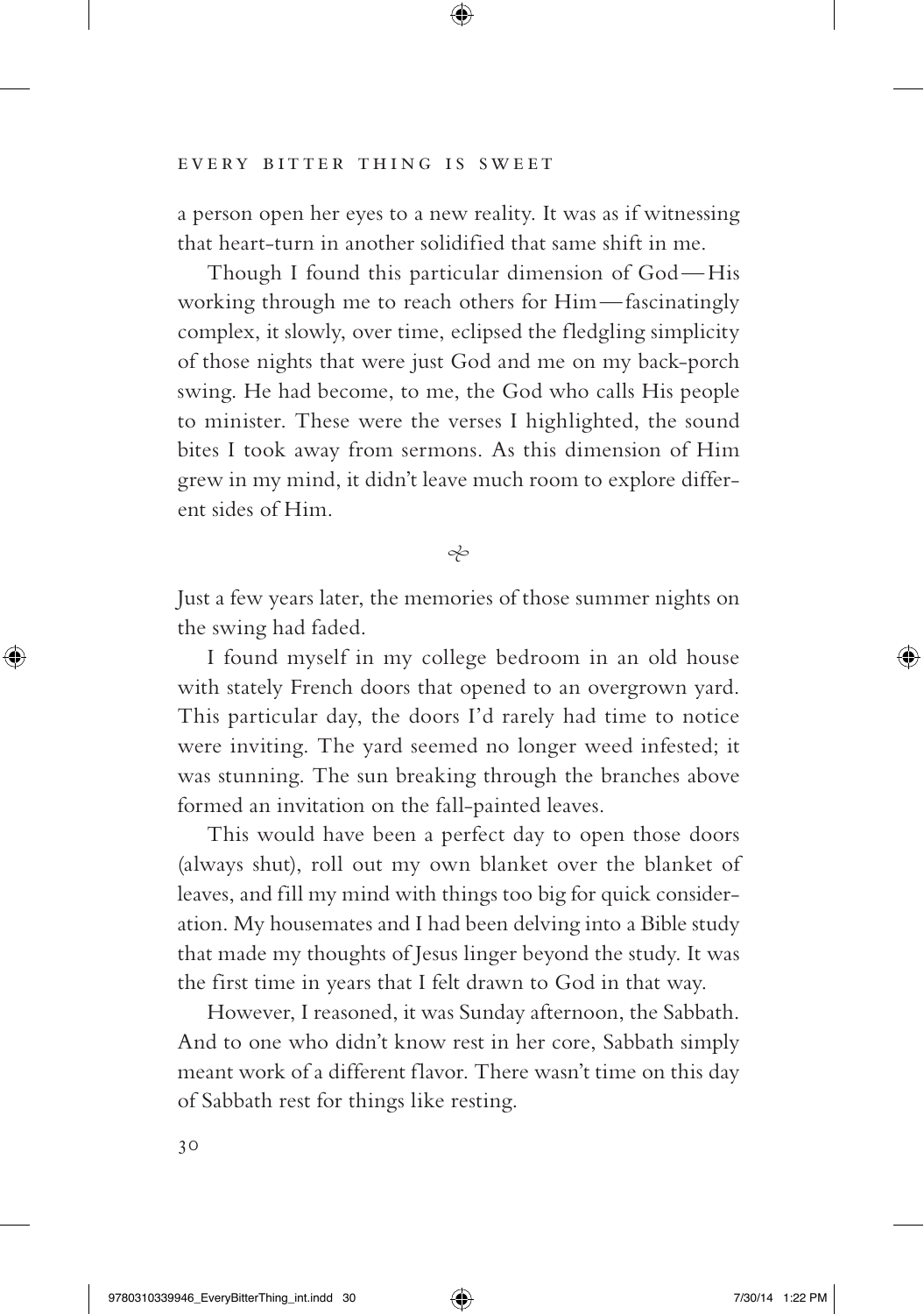*But why?* I argued with myself. *Because there are high school kids to call and Bible studies to plan*. I still had lists on this Sabbath; they just were of a ministry flavor.

Ministry is rest, isn't it?

After years of defining my Christian faith by how much and how often I poured out, my fourth year of college I was tired. That same fall, I dreamed about catching mononucleosis or some other ailment that might give me a justifiable reason to rest, deeply. My own reasons for rest— including the tiredness that had begun to set into my soul— apparently weren't enough. I needed something to force me to go there.

I was convinced that because the world around me was full of people who didn't yet know Jesus, whose hearts needed to be won, I had to meet their needs. But that outward pouring also served a different purpose. It masked me, the one who wasn't quite ready to be uncovered before the God-man I'd said yes to years before. This is really what kept me from picnicking on what I still remember to be the most beautiful fall day of my college years.

I watched that day from my window. French doors closed.

☆

Some memories reflect our forming and some memories form us still: I stood on a stage, all fiftysomething pounds of my seven-year-old self spotlighted. I'd finished my audition song and was waiting for the voices to break through the pitch-black theater.

"So, can ya dance?" bellowed the show's director.

Up from within my bony frame came my confident reply: "Yep!"

Of course, I'd never known a dance lesson as I stood under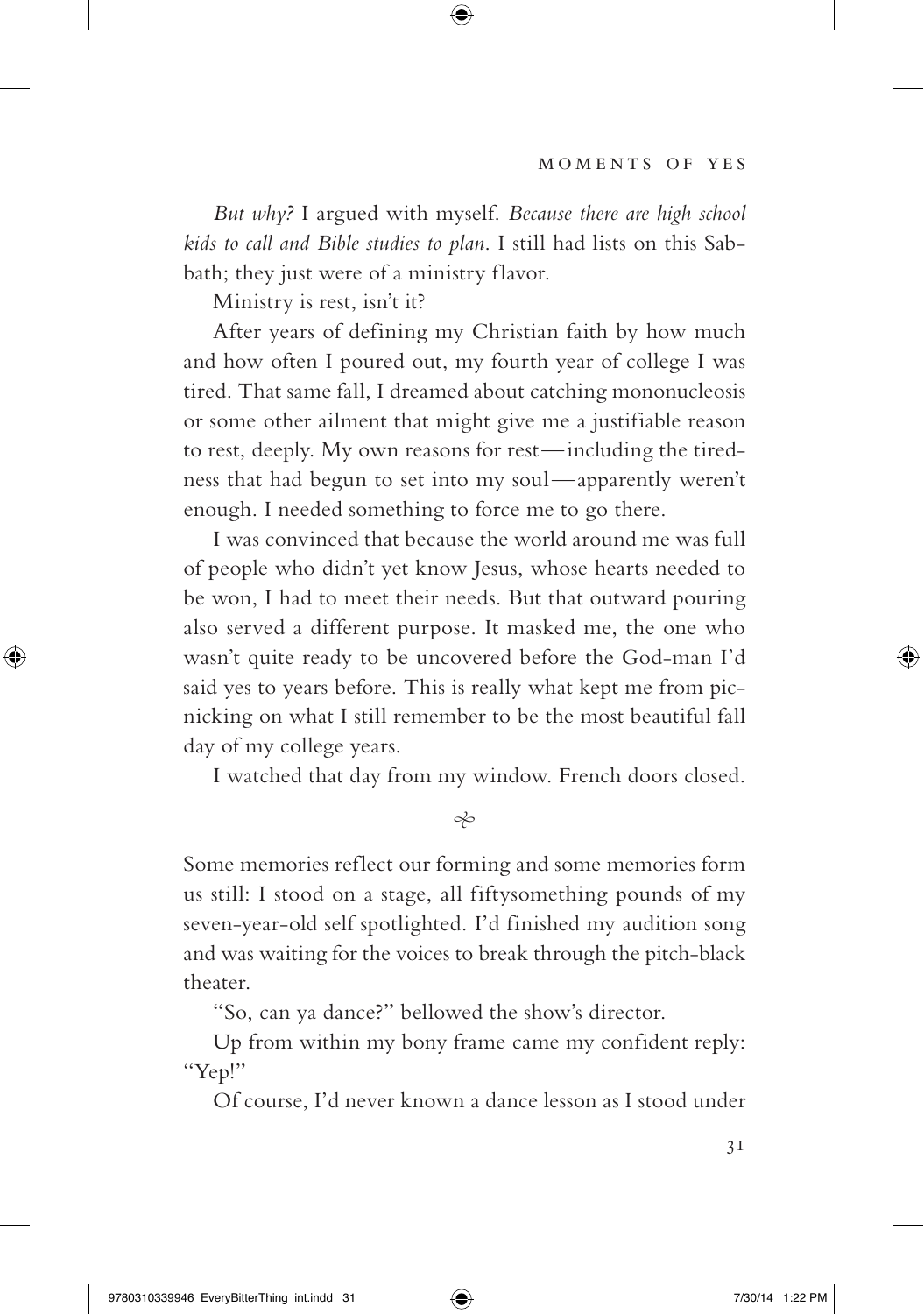those big white lights. But my daddy had told me that I could do anything. So I could.

My daddy— who hiked the Grand Canyon on a whim with nothing but a Diet Coke in his hand and who created my very first memory as he flew me over that canyon in the prop-plane he copiloted on that same trip— filled my childhood with strong words.

He cracked open the sky for me.

I didn't know fear or limits. Then.

Then came the day when I pedaled home from my best friend Laura's house during the wisp of a summer between junior high and high school. I found him on the couch, slumped in pain. Man down— my invincible daddy was wounded.

One doctor's appointment gone awry, one false move, altered the course of his life.

Forever.

My dad, a coach, spent a fall that was normally jam-packed with tennis tournaments and back-to-school activities on a bed we moved into our family room. He couldn't walk the stairs. Coach Welter was out for what we hoped was just a season. It turned into years. And it took with it that little girl on the stage who could do anything.

When my dad's body broke and his back gave way, my heart went too. The man who had told me I could do anything couldn't get out of bed for months. He walked the rest of his life with a shadow over his once-vigorous existence. His words of confidence lost their weight alongside his broken story, and I received an early seed that later sprouted a question: Is God good *to me?*

So I did, then, what human nature tells us to do. I filled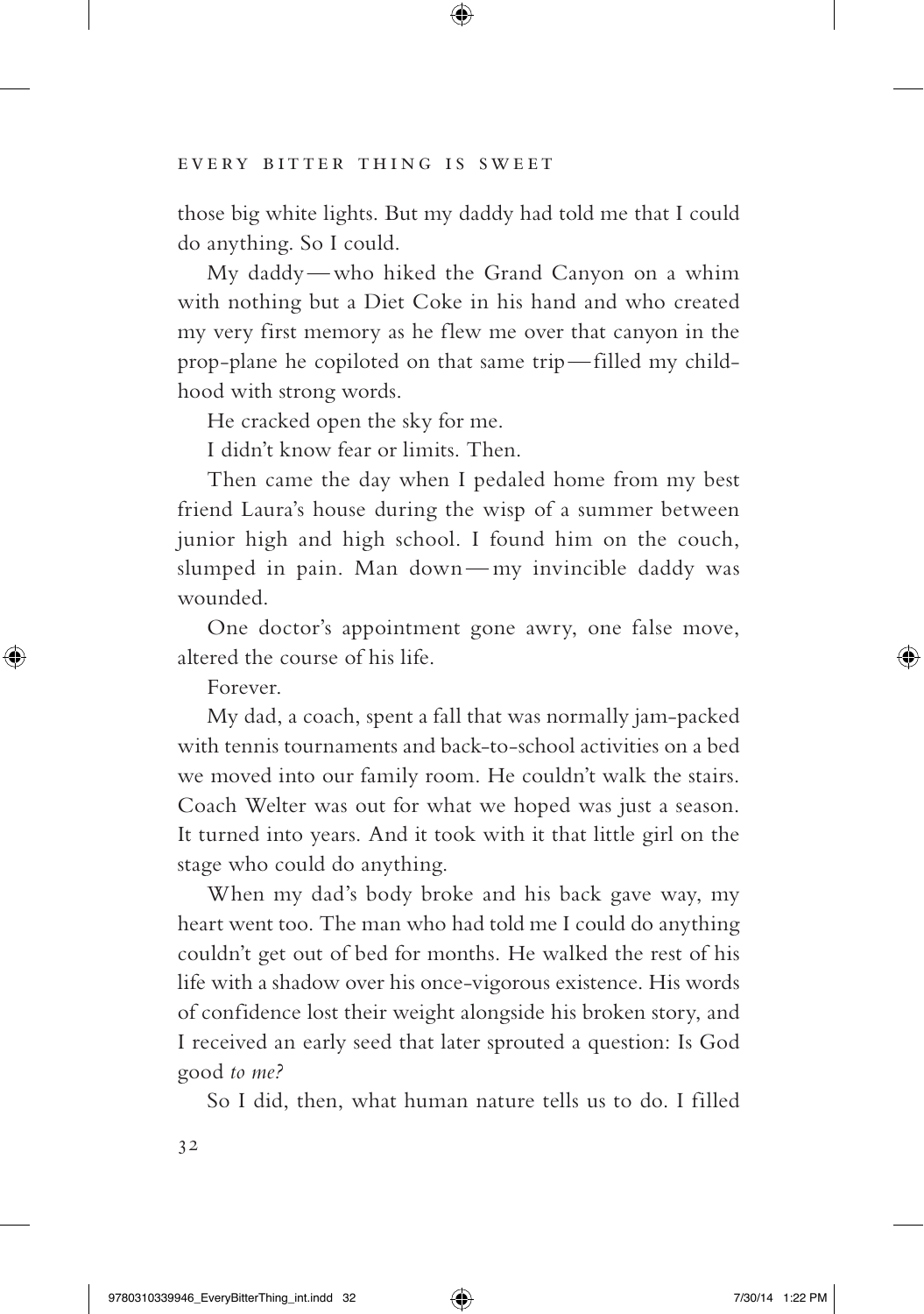in the gap between what I once knew— how I knew things should be— and this new reality. I compensated.

I moved from hair in the wind, sunshine whipping through my carefree spirit to coloring carefully within the lines. I grew cautious, craving an order that verged on rigid. I called this "measured." I drew boundary lines for myself with consequences. I called this "discipline." I moved from innocent zest and fearlessness to self-protection. I called this "maturity."

I wrapped my new patterns around myself, familiarity in an unfamiliar world.

### ☆

I graduated from college and that French door home, but not from the pace I had kept there. I remember one morning as I sat in the kitchen nook of the post-college apartment I shared with a friend, with my Bible and prayer list spread out in front of me, my eyes glazed. The names on that list held stories in which I was invested and represented people I loved, yet something felt stone cold within me as I recited their names in my head as prayers, and thought, *What really is prayer anyway?* Their faces rolled through my mind like ticker tape. Check. Next name, check.

I watched the clock.

My unspoken rule was that this set-aside time, my "quiet time," as I called it, should be at least thirty minutes, but, thankfully, no more than an hour. It was a rare day when I wasn't counting down time. Life was too full with ministry to high school and college students and the community that enclosed them. I had no off button, no space apart from all this output. My mind felt like the floor of the New York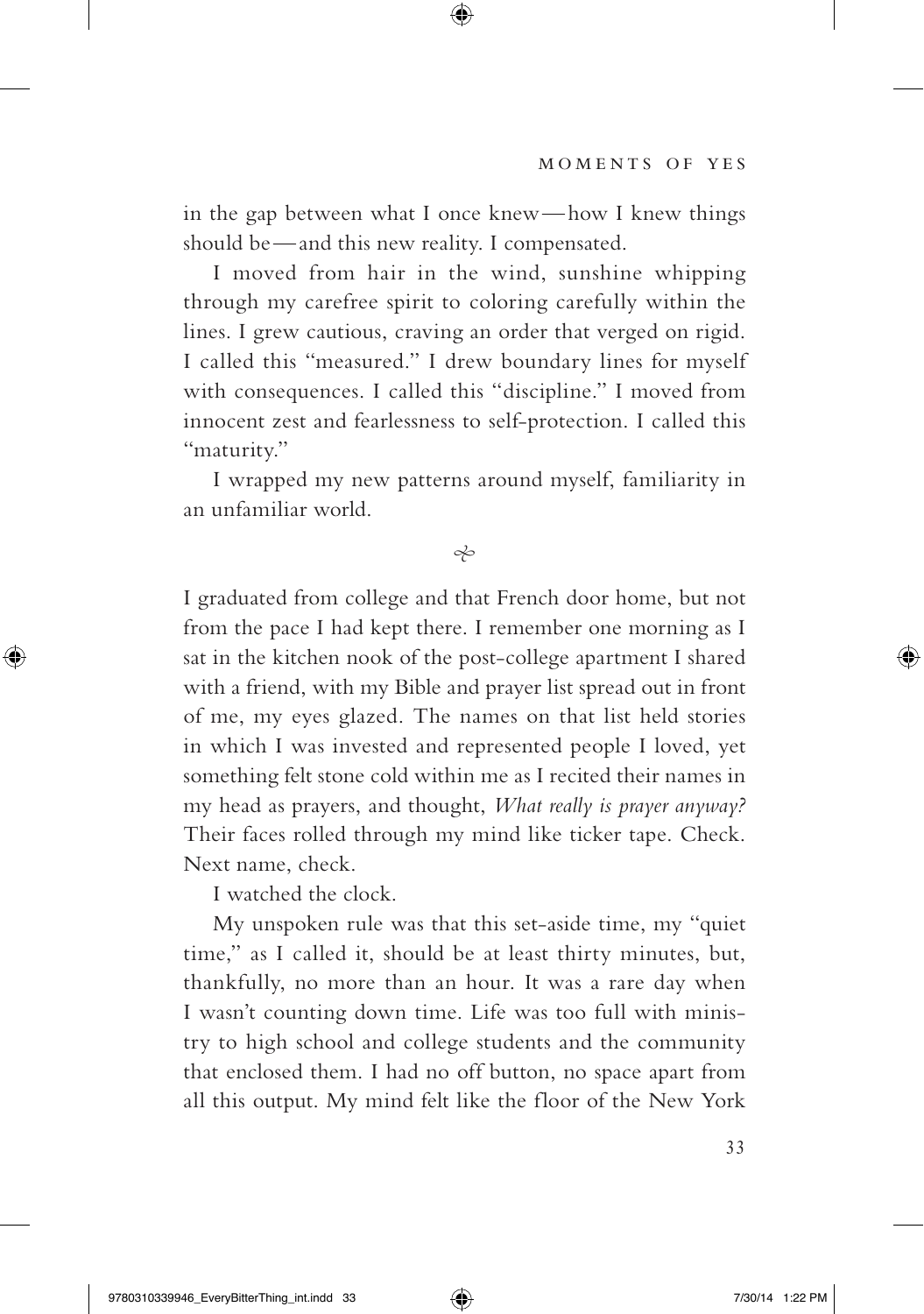Stock Exchange. *How do you press pause on this level of activity?* I thought.

And this designated time to press toward Him, to receive? Most days it was, to me, dry obligation.

He was there and I was here and, though I spent my days telling others about Him, most of my repertoire was memories. He'd intersected my life profoundly when I was fifteen, in a forever life-altering way, but how long could the fuel from that night burn?

Sitting at the kitchen table that morning, I remembered a conversation I had with my roommate in college. I'd been propped on the dorm-room bed when I asked her, "Don't you wish you could just lump all of your time with God into one afternoon, at the beginning of the week, so you could make sure you got it done?" In other words, "Don't you wish you could just get it over with?" I could still see her frozen expression. She paused and drew in her breath, almost in disbelief that the fervent person with whom she'd lived had that line of reasoning going on inside of her. Her response signaled that what I'd shared, looking for sympathy, was not exactly the common understanding of spending time with God.

But my out-loud thinking betrayed what I lived. God was big enough for me to pattern my time into telling others about Him, but not real enough for me to find any delight in Him. He was a task, a box to be checked. The carefree little girl I once was didn't ride her bike with hands off the handlebars anymore. She was measured, careful. She was here to "do" for God.

It was as if somewhere in the recesses of my mind I believed that if I kept pouring out externally, I wouldn't need to face any internal rifts in my heart. The disconnect between who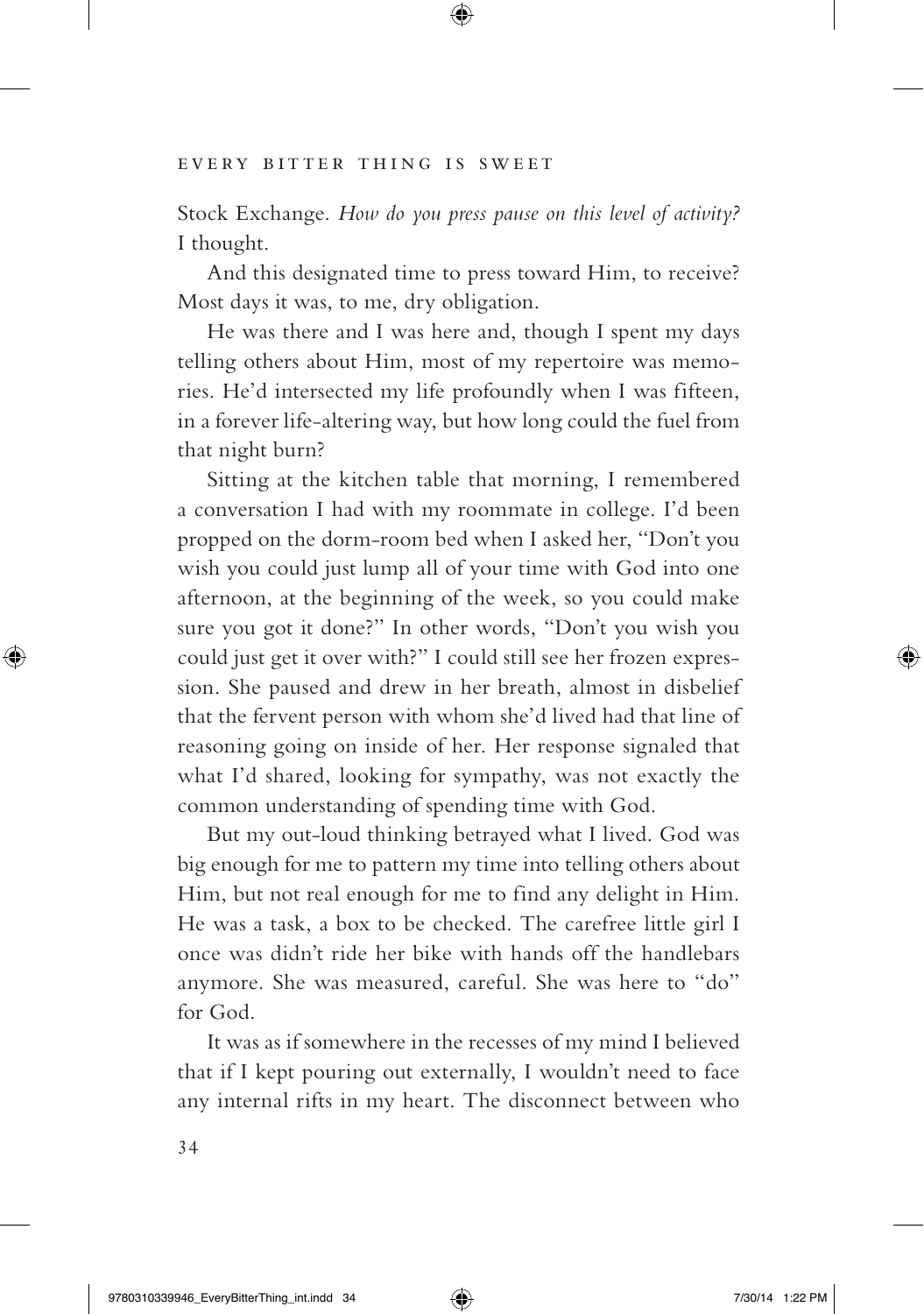God had made me to be and who I was becoming in order to please Him— to do this Christian life as I believed He'd ordained— was subconscious, but I made a pattern out of not addressing it. My concept of God and of following Him was creating enough flurry to hide what was broken inside.

Growth, to me, wasn't in; it was up and out. I didn't know that my insides were designed to reach and press and expand, just like I didn't know that there were sides of God I'd barely noticed. I thought I knew who He is and what His purpose is for His people. The great mystery of faith seemed a one-time decision, not a lifetime unfolding.

But this emptiness, this version of barrenness, was serving a purpose.

Soon enough I might feel so hollow, have such longing, that I would crave life. Soon enough I might recognize that God had more for me. Soon enough I would have desire.

### $\approx$

Amid this flurry of service to God that lingered post-college, I found myself a partner who was also zeroed in on making Him known to those who didn't yet know Him. We were foisted onto a team together, reaching out to kids from the same high school.

Nate was everything I was not. He was unfiltered and spontaneous in a way that might, at times, bleed into carelessness. I was cautious, with a heavy filter, in a way that was almost impenetrable for a "feeling" person. Where I hesitated, he sprang. We did share one major thing in common, and at this stage of life that one thing— a zeal for ministry— was my *only* thing. Nonetheless, I kept my distance from this guy for fear he might distract me from my purposed life.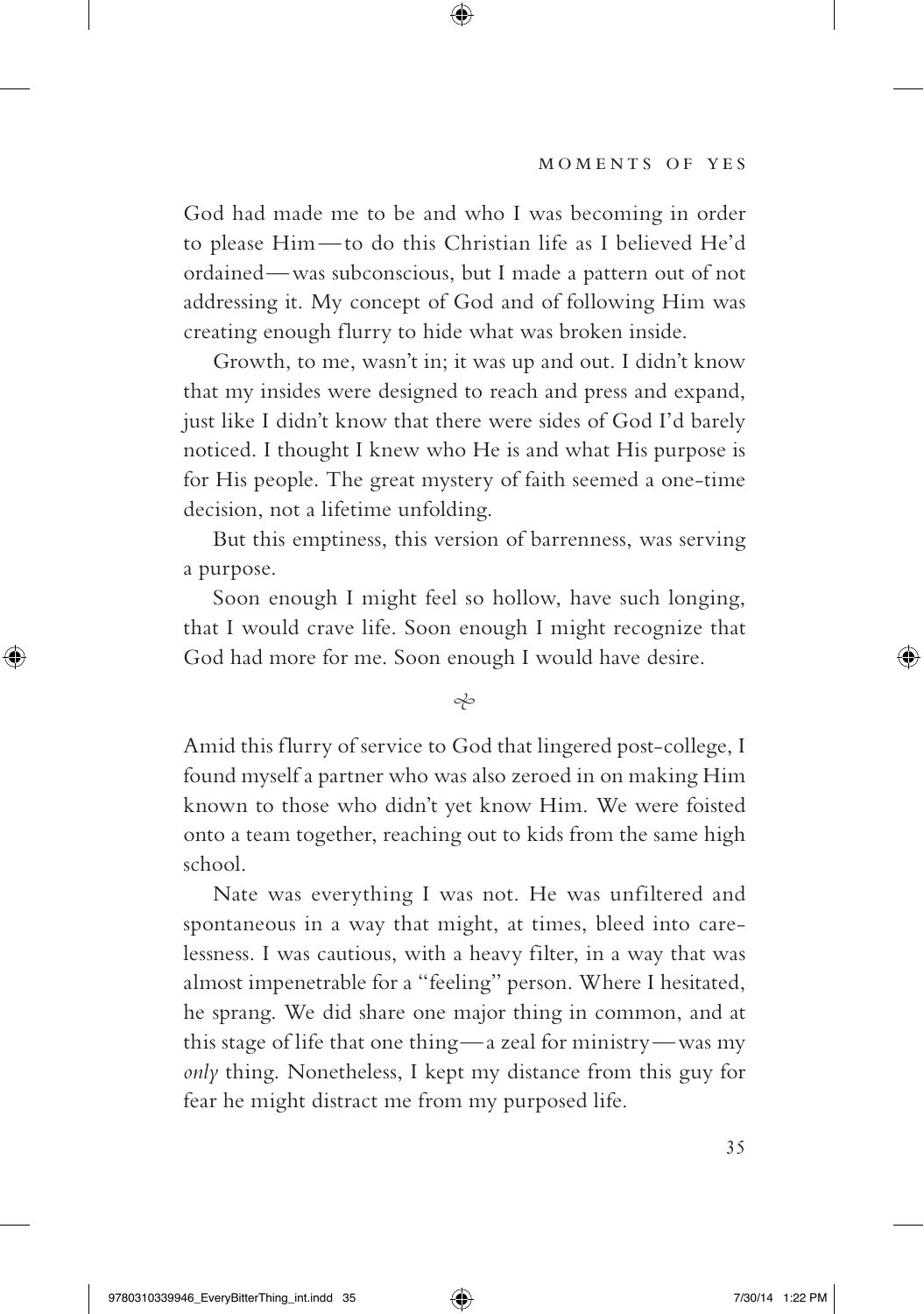Unfortunately for me at the time, some feelings I just couldn't harness. One afternoon, I had one of those rare moments alone to process the growing whirlwind of feelings for Nate I couldn't seem to keep down. This was one of the first times in my adult existence when I couldn't will myself to stop something. I escaped to a lake near the foot of the Blue Ridge Mountains to get my head straight.

I needed to ask God about this.

I sat with my open-ended question and my Bible, expecting an echo. I'd gotten used to talking at God; a mutual exchange was unfamiliar. But I was desperate to quell these feelings I'd deemed inappropriate. I couldn't see how a relationship at this stage in my life would do anything but hinder what God had "called" me to do in reaching those who didn't yet know Him.

God came, tender, touching the heart I didn't know was hard until it felt His fingertips.

He led me to Genesis 2:25, in a way I'd not known "leading" recently but quickly understood as outside of me. "They were naked and unashamed."

A verse I blushed to read hinted of a secret that, when it moved off the page and into my reality, might unravel a lifelong stunted perspective on God.

I came expecting a strategy for extracting myself from a circumstance I'd labeled distracting. I left with a phrase that reverberated from His Spirit, within, to my heart: *You will marry Nate.*

I had spent years in a desert, familiar with its dryness and assuming it was just part of what it means to be a follower of Jesus, but in that desert came a drop of water. I'd squelched almost every emotion in the name of focus. Emotions were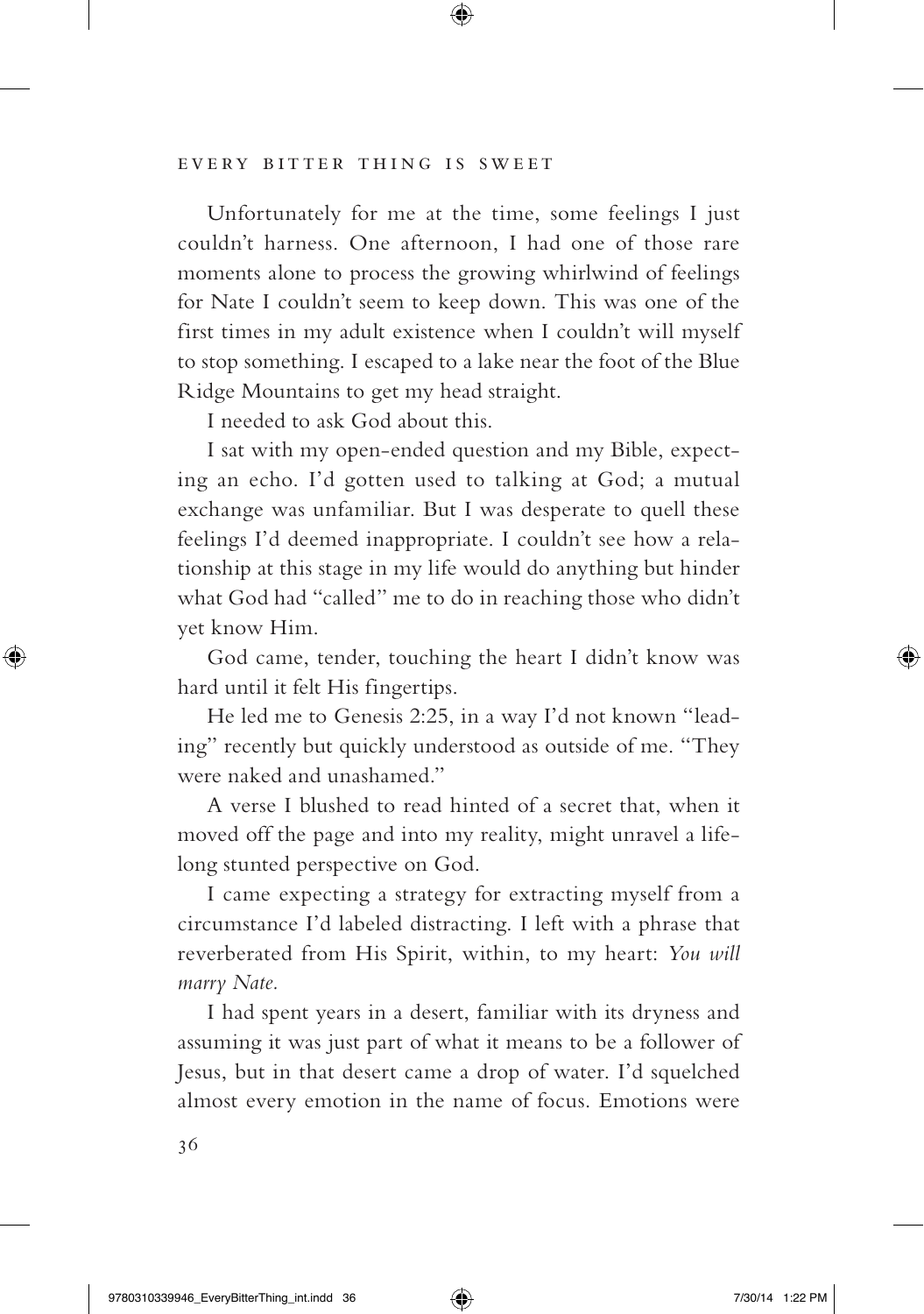unnecessary to me. When this dewdrop fell onto my parched heart, however, thirst arose.

Could it really be His voice? He didn't give me more people to seek out for Him. He didn't impart strategies for advancing His kingdom. He didn't download my next talk or lesson or some cross-reference in Scripture.

What He offered was permission to feel, to love.

And so ensued the waterfalls.

I cried nearly every day for a month.

Years of tears, stored up, were given license for release. Some days they came out of angst; I couldn't believe the partner God had chosen for me. *Nate? Really, God?* Other days I had a looming sense that this nudge from God meant the end of living in that one-bedroom apartment I'd decided I'd know my whole lifetime. Nate was everything I worked so hard not to be. He was unbridled. It was as if I knew that joining myself to Nate meant I couldn't stay who I was or where I was.

At the time, all I knew was that Christianity (as I'd configured it) was work, and the pool of energy that I had to give had already been allotted. Where was there room for anything else?

That month was exhilarating. I began to understand that the decision I'd made as a teenager had taken me on a path of both death and life. My growing desire for Nate introduced a hunger for that life that gave me a new, though subtle, willingness to walk through death to get there. Somehow I knew, through the deluge of tears, that marriage— abandon— might fulfill the yes I'd given to God years before.

Nate would witness both the beginning of me and the end of me. His hands would hold my new understandings of God, freshly birthed, as if he were cupping our infant. And having our lives merge as they did when we were young and immature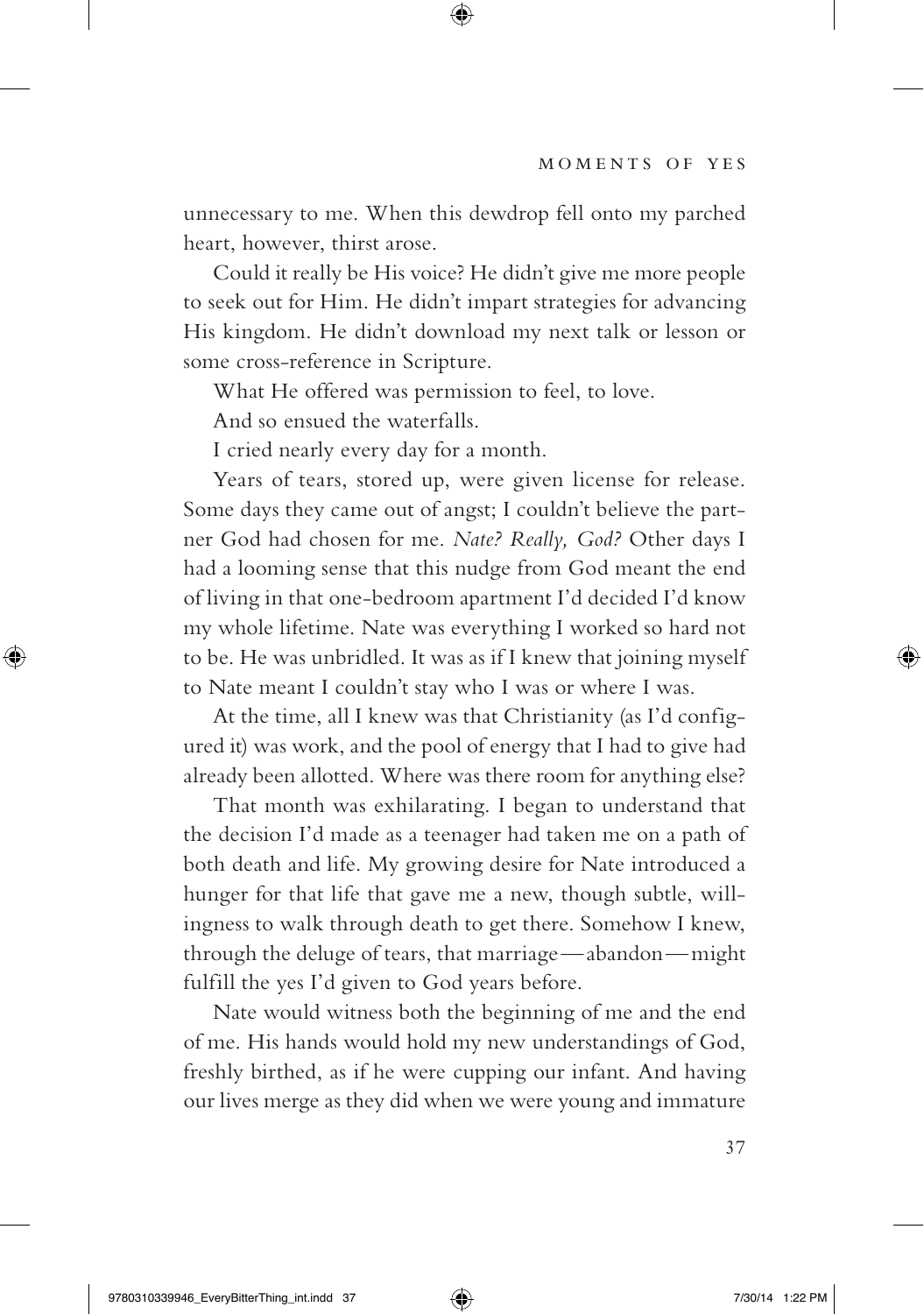would incite a death in me of which he and God, alone, would know the intimacies. Nate would both cradle and kill.

For this union to grow, it would require the end of calcified ways of seeing God, myself, and others, and call forth from within me beauty and perspective and perseverance I had no idea were there. I couldn't articulate this, then, but something inside of me knew it.

Nate was a signpost: the new was coming, on the heels of the old dying. I was familiar with hunger once. I would be hungry for newness once again.

### *For Your Continued Pursuit*

 John 17:24 – 25 | 2 Corinthians 5:17 | Galatians 2:20 | Matthew 5:6 | Song of Solomon 1:4 | Genesis 2:25 | Jeremiah 29:11 | 2 Corinthians 4:16 | Ephesians 3:16 – 19 | Psalm 42:1 | John 4:14 | Isaiah 55:1 | Psalm 42:7 | Song of Solomon 8:6 | Proverbs 20:27 | John 15:13 | 2 Corinthians 1:21 – 22 | Colossians 3:10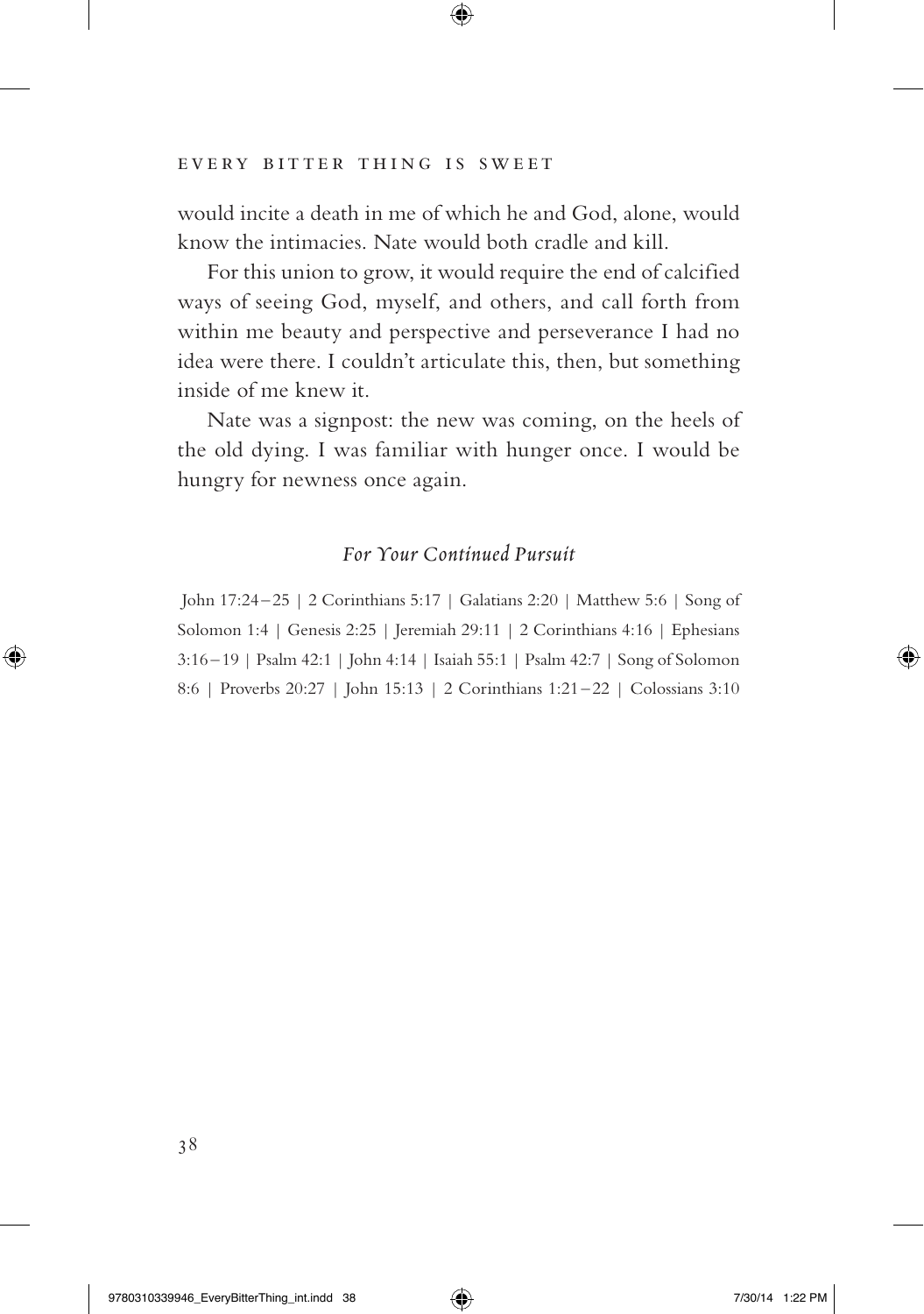*three*

## not my typical prayer

"Let me see your face, let me hear your voice."

New life rarely comes without pain. Five days after the wedding rice had been swept from the floor, I felt not hungry but empty. The emotions of our courtship, the intense sprint through our five-month engagement, and the ongoing responsibilities of leading a ministry had left me flat. I had just said a life-altering yes to Nate, but with bags under my eyes, and a weary body.

Early in our honeymoon, I spent my time lying by the pool with my Bible open on my lap and my eyelids drooping shut. I felt a growing, though still vague, discomfort with where I was and who I was, and with the fact that sleep was more appealing to me than engaging with God's Word.

Here I lay on vacation for nearly two weeks with nothing but time, and that time was disconcerting to me. With no one to minister to, I didn't know what to do with God or how to come before him without any time limitations. I was awkward with Him, as if on a wedding night, unsure of how the two of us should be around each other now that the crowds had gone home.

These were supposed to be the happiest days of my life, and I was too tired, dazed, lost to receive them. What had been starved on the inside to produce this exhaustion?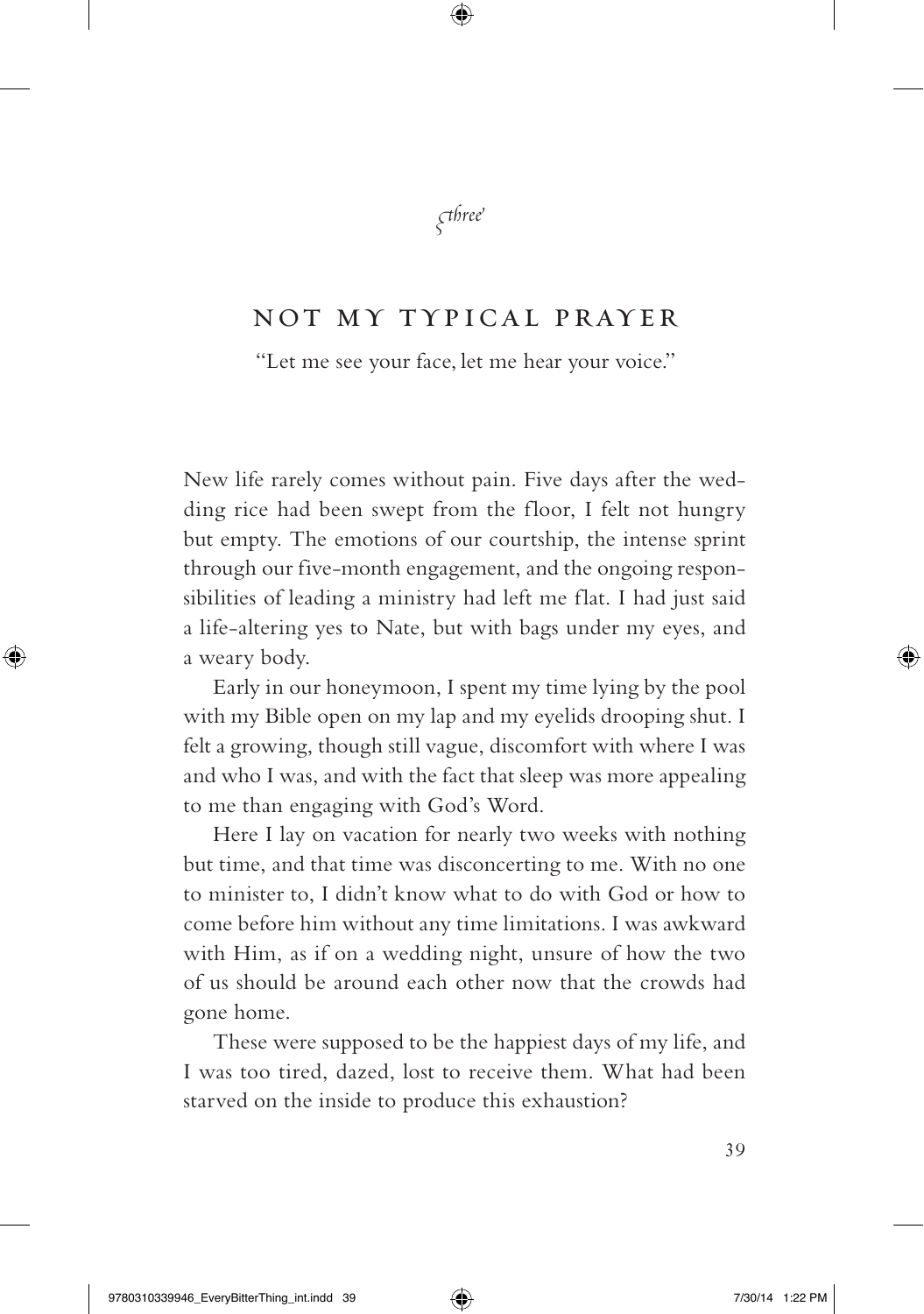I had a growing sense that the problem was me. It wasn't that God was the hard driver. It was that I was driving myself and calling it God. There was a disconnect between who He really is and who I'd made Him out to be, and all the activity kept me from acknowledging that disconnect. Until now.

I had just said yes to a life of husband and wife, unaware of how that covenant might work its way into my understanding not just of Nate or myself but of God. Marriage would both undo me and rebuild me. Another circumstance might have yielded the same results, but God chose marriage, as the first of many events in my life, to spark my end and new beginning. Nate and I would find death and life in those rings and those vows, which were too big for us then and now.

All of this was happening without my buy-in. I acknowledged weak hunger pain, but that was the extent of my participation.

☆

Despite the restlessness that crept into my honeymoon thinking, I returned home to do life exactly as I'd been doing it before.

Just weeks after our wedding, we had an opportunity to take a handful of high school kids to hear a worship concert. It was ministry, so I readily agreed.

The auditorium was thick with enthusiasm and expectation. I felt out of place in this venue; I was used to observing concerts, not participating in them, but I could tell that this crowd was ready to engage. People came full of expression, even before the music started.

The focus on worship was unfamiliar to the few souls I had brought, too. They knew concerts and sporting events and ral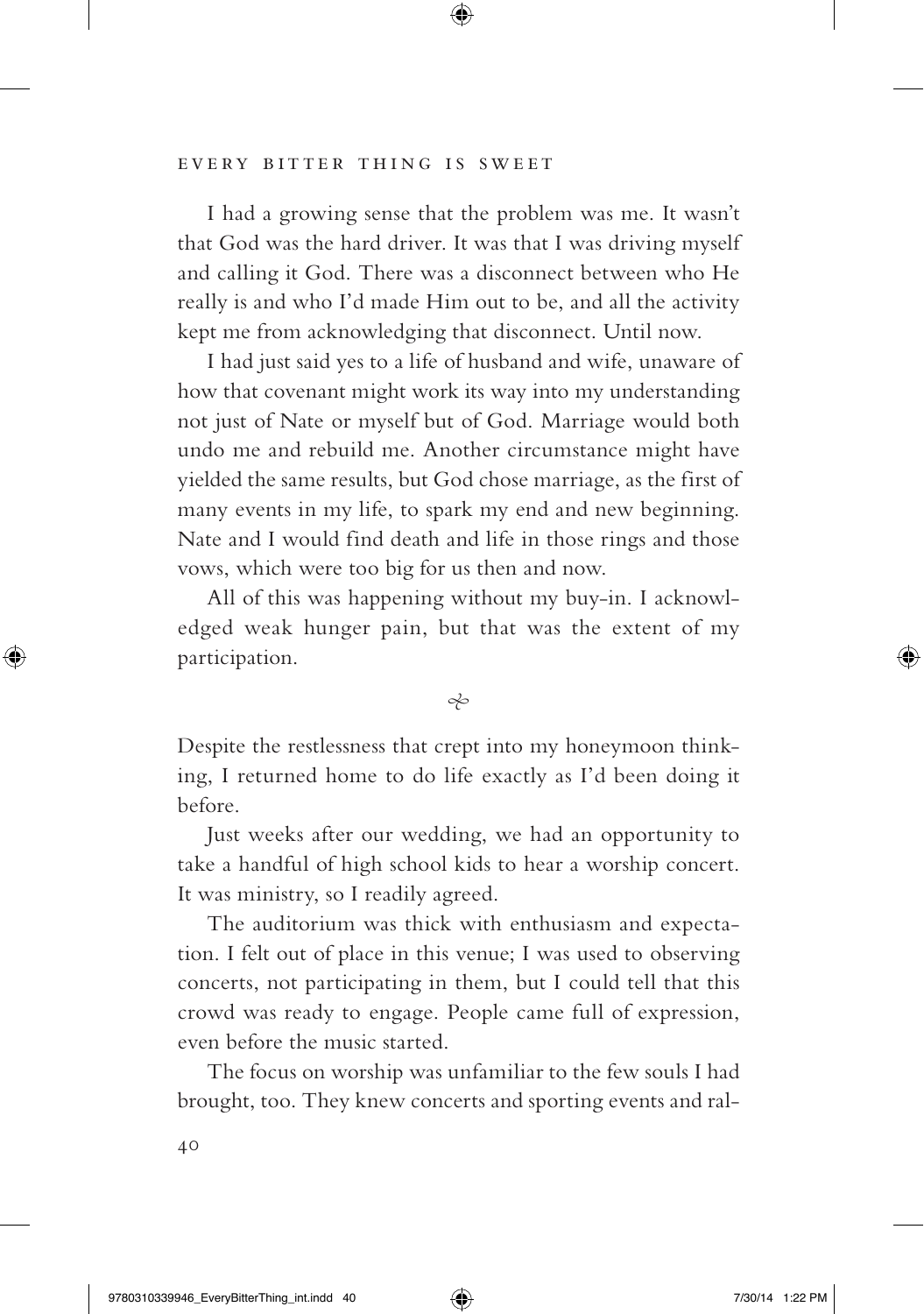lying places, but many of them were fresh to faith in God. Such a loud, intense gathering for praising God was new to them.

The lights were low enough for me to take in the surroundings amid the teenage flutter around me. At that time in my life, anything outside of my paradigm of Christianity fell prey to my evaluation. And this display of music, dance, and preaching was on the edges of what I considered familiar.

I was a driver that night, ushering these high school kids to the place where they might see God. I could do this role in my sleep— leading, guiding, shepherding— but as the music played, I started to steal fewer looks at how these ones I loved were receiving this experience. I felt something dislodge inside me.

My heart was ever so slightly moving. Rather, it was being moved. Not uncommon for a believer in Jesus, but in recent years my spiritual life had little connection with my heart.

In fact, in my experience of Christianity, my heart rarely moved except around the conversion of other hearts. A holy night when a soul saw Him for the first time was my chance for the straw by the manger to crease my knees too. I saw Him welling up in the lives of others. Their stories then became my stories, so deeply that I lost my own journey.

When others grew, I grew. I knew no other way for it to happen.

So the night of this concert was strange to me. The high school kids already knew Him, so I didn't have an opportunity for Christian "success" in the way I'd defined it. Yet I found myself moving from being stirred to being overcome. I sensed that I could stop the in-flooding of emotion, but I didn't want it to stop.

This stirring spoke to that hunger pain that crept up weeks before on my honeymoon. It lingered in the days that followed,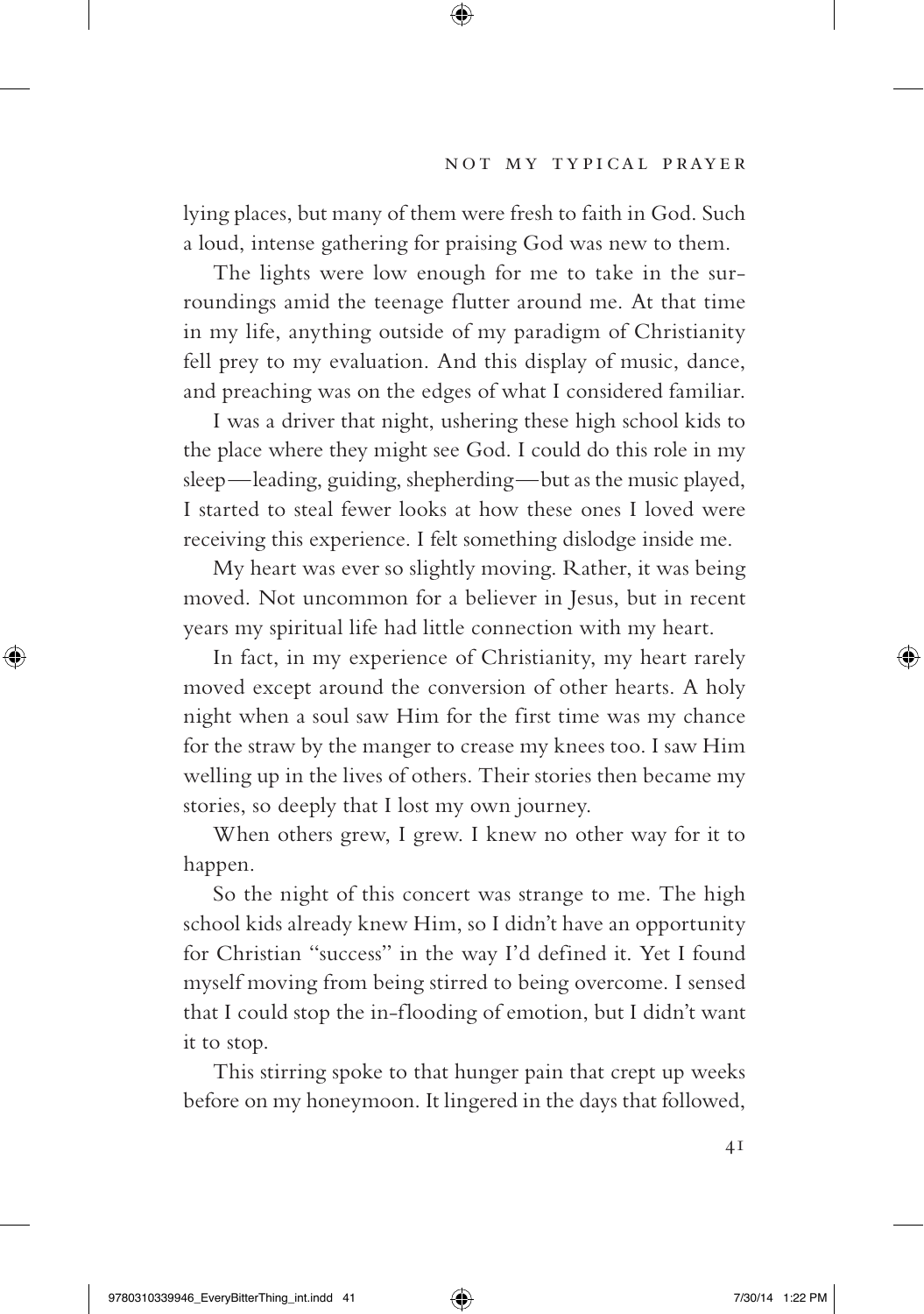this movement from God. Just like falling in love with Nate, it was distracting.

Days later, still only weeks after we'd said "I do," I found myself scribbling a prayer that was more of a raw asking than an item on a list: "There has to be more of You, God, than what I'm understanding. I want to know more of You." The words came from outside me, though already attached to me. This was not my typical prayer.

Later, I learned that Nate, who was buried in a mass of high school testosterone just rows ahead of me that night, was having his own private conversation. He'd witnessed an older, respected friend a few rows over from him, arms outstretched, unashamed of private worship in a public place. This guy wasn't demonstrative by nature, but apparently that night, something called for an expression that was open for others to see. Nate couldn't look away. He hadn't seen a man worship like that before, on this continent at least.

Instead of viewing his friend with a skeptical eye, Nate had this thought-turned-prayer: *He has something I don't. I want what he has.*

Nate and I unknowingly had a convergence that night, one we first identified together months later. Those simple prayers, though not flippant, were casual. They certainly weren't eloquent, but they were the beginnings of a deeper hunger— and a lifetime feast.

The entwining of lives and stories that happened on the day that I wore white and Nate's tears fell into my bouquet was beginning to take the shape of a singular love story, one much greater.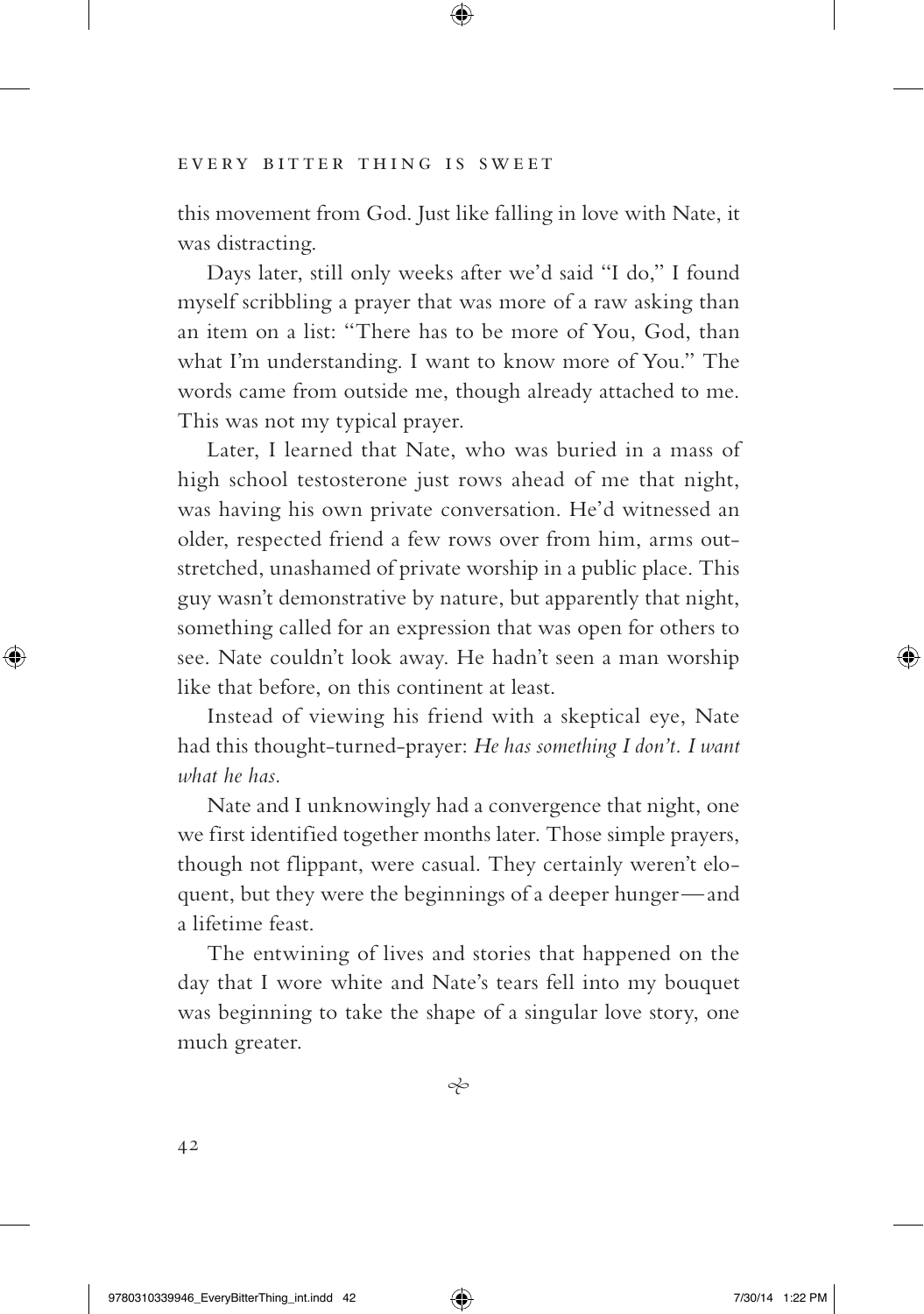We had not yet reached our first anniversary on that mild January day in Charlottesville. My mind was oblivious to the weather, though, as I neared her office door. It was thinking, *Run and hide!* I slumped my shoulders as I opened the door to the corridor that held her office. *What did I do to get myself here?*

From my perspective, counselors were for true down-andouters— those whose communities and belief systems couldn't fix what life had dealt. Counselors were a last resort for those beyond repair.

But I was beginning to believe that I *was* beyond repair. I couldn't even conceptualize what repair would be like. I felt a dull throbbing all over. I couldn't point to an event that instigated this kind of pain, so my natural conclusion, and fear, was that my heartsickness might be a forever sickness.

Thanksgiving had been bleak, Christmas even colder in my heart. The word *depression* crept into my mind's periphery, but I refused the label. I prayed that prayer just weeks after our honeymoon— *There has to be more of You, God, than what I'm understanding. I want to know more of You—* and now here I was plodding through each day with a lump in my throat. I couldn't understand how I could pray a prayer so big and then be forced to live in a box that felt so small. Didn't hunger provoke a feeding? I was more starved now than I had been just a few months before.

"I just can't continue to live like this, Nate," I had said, as I was swept away by the post-holiday blues that people who celebrate the birth of Jesus weren't supposed to feel.

A sadness hung like a shroud over my newlywed existence. I continued the motions of preaching Jesus to others (what else was I to do?), despite the fact that I was unable to detect Him in my own life. But the deeper I sank, the hollower my words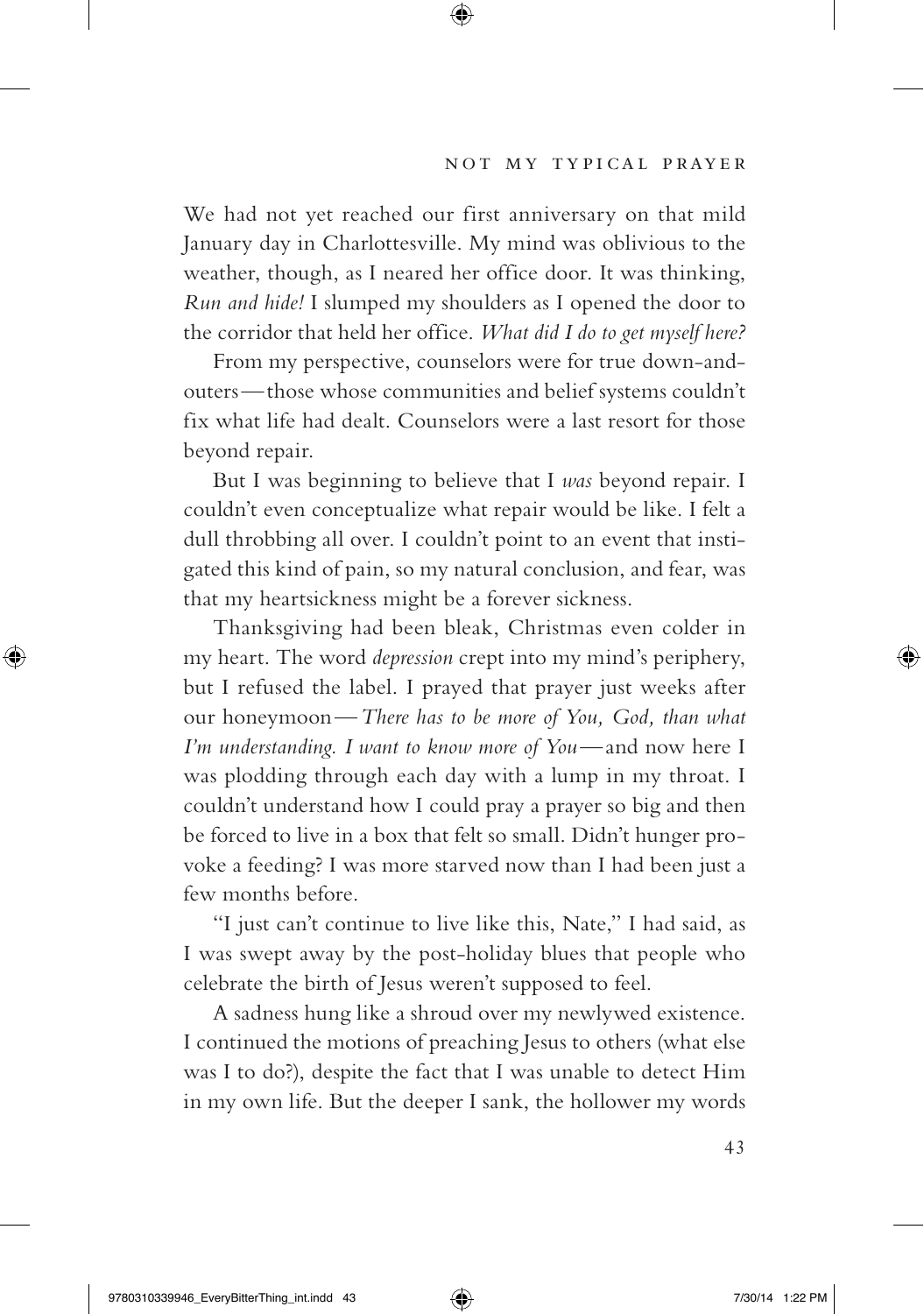about Him were. *Maybe if I just keep talking*, I thought, *maybe He will come.*

I didn't know how to pray and wait. I had made a big ask of Him— one I had never made before— and then resorted to living life my habitual way, with no idea what to do with the question I'd just posed.

I stayed there until "bone dry" became uncomfortable enough for me to move. So Nate and I concluded that counseling was the best option for help. And I landed at the door of a woman I'd never met, alongside a friend who agreed to sit in with me as a silent support, with an ache in my heart that said, *Somebody, anybody— help.*

I didn't know, when my fingers wrapped themselves around the handle of the glass door on that day and my head hung low in the hope I wouldn't see anyone I knew, that I was on the edge of one of the greatest awakenings of my inner life.

Hunger often looks more encumbering than holy. It seems to detract and distract from life's real ascent. The hunger that got me in the door that day didn't feel holy at all. It felt awkward and uncomfortable, like any hollowness might feel.

But holy it was.

∻

I wasn't prepared for her questions. She asked obscure ones, seemingly unrelated to my issues.

"You're a runner? What's the longest distance you've ever run?" she asked without looking up from the legal pad on which she was noting my responses to her rapid-fire questions.

"A marathon," I said. "Last year."

"What did it feel like to train for the marathon? Did you set a time goal?" She was clearly driving at something, but I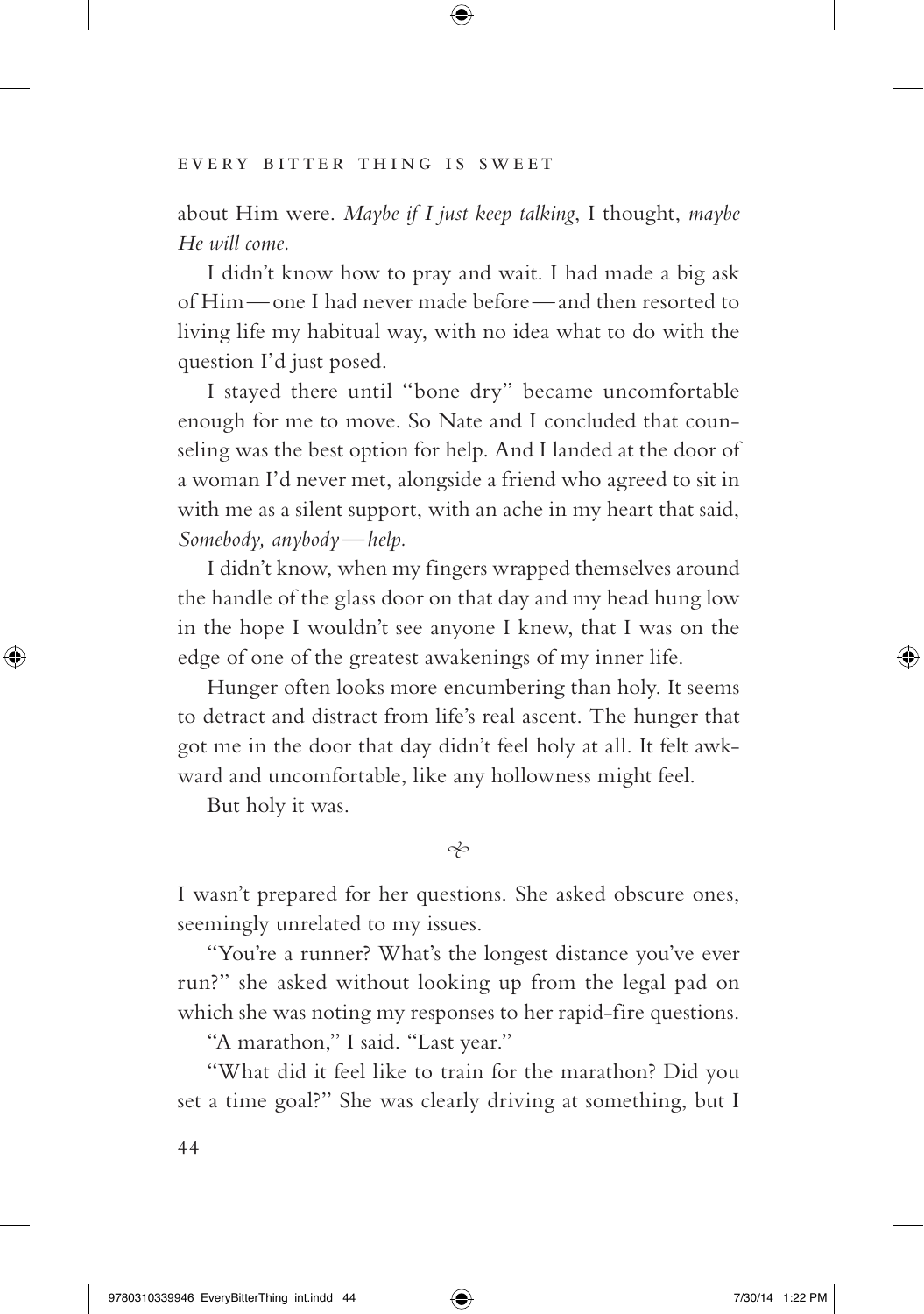couldn't answer her question when at the same time I was analyzing where she was going. I could tell that how I answered would determine what she asked next. Choose your own adventure.

One hour later and leaving behind a file full of notes, I left with a glimmer of hope, though the hour had not at all been what I'd expected.

There was no discussion, just questions and my answers, except for one comment she made before I left. God left me a crumb— because a crumb was all I could chew at the time. "How well do you think your husband knows you?"

"Really well," I responded without thinking.

After a studied pause, she asked, "What percentage of 'all of you' does he know?"

"Eighty percent," I said confidently. We had known each other two and half years, with just more than a year of that time spent holding hands, not just brushing elbows, in ministry, and several months of being a wedded couple.

"We'll talk about this more later, but I might suggest that he knows about one percent of you. Five percent, at best. There are vast frontiers of you to be discovered that he has not yet explored."

Minutes later, she was ushering me out. I wrote her a check and scheduled my next appointment as if I were at the dentist.

I didn't realize the reverberation that that one thought one comment by an outsider— might have in the hours, and years, to come.

I had grown to know myself and others and the world around me in binary dimensions. It wasn't as if I saw layers in Nate or myself and feared pursuing them. I'd simply never thought about it.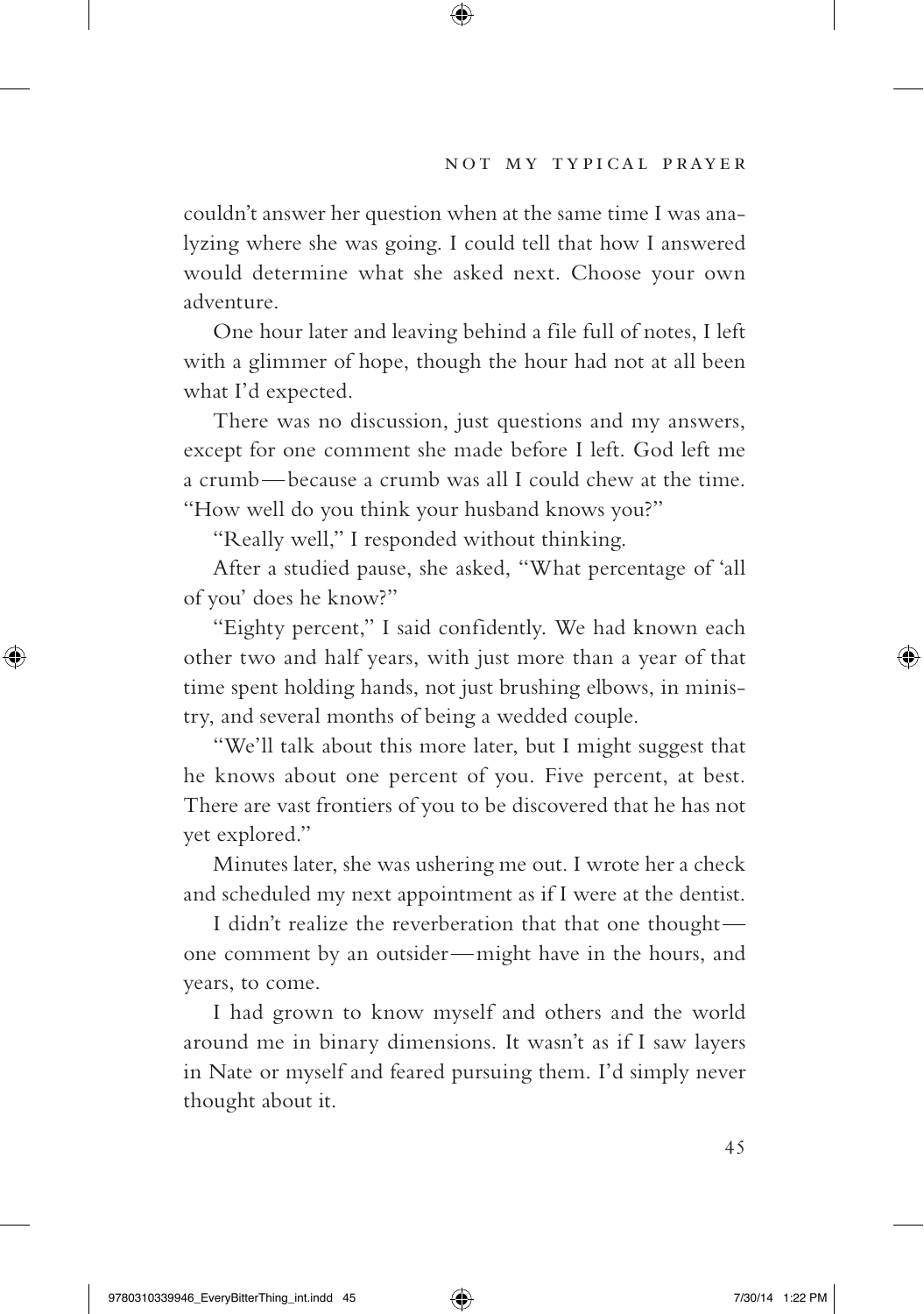#### every bitter thing is sweet

The counselor's words, later lingering over me, made me consider a seminal image of my childhood that Nate had never witnessed: When I was growing up, we had a swivel chair in our sunroom that I'm certain was worn soft with the imprint of my tush. My mom would find me there most days with the back of the chair toward the door and me tucked away in that little corner, face in the pages of a book.

I loved to read.

Our local children's bookstore, The Reading Railroad, was like a candy store to me. It came second only to our library. The summer our county unveiled its new library building, Nikki from up the street and I pedaled our ten-speeds there almost daily and topped off our trip with a stop at the TCBY. We'd get lost between the stacks of books and corner beanbag chairs, breaking only for a sweet treat. The smell of new, uncracked-open pages invigorated me just about as much as the feel of the worn pages of library books.

Somewhere between the days of folding myself up in that chair and the days of owning a car that could have sliced the all-day trip to the library down to a quick dash, I decided that the love that stories stirred in me didn't contribute to my goal of being a passionate pursuer of God. So I dropped them.

Sure, I kept reading and filling my bookshelves, but I limited myself only to practical books I thought would grow my faith. Good and rich books, but not the stories that once drew me in and painted pictures on my mind.

This was a reflection of the shift my life was taking: Less time getting lost in story, more time zeroing in on what I might produce.

That was the woman Nate married. No sunroom reading chair in sight.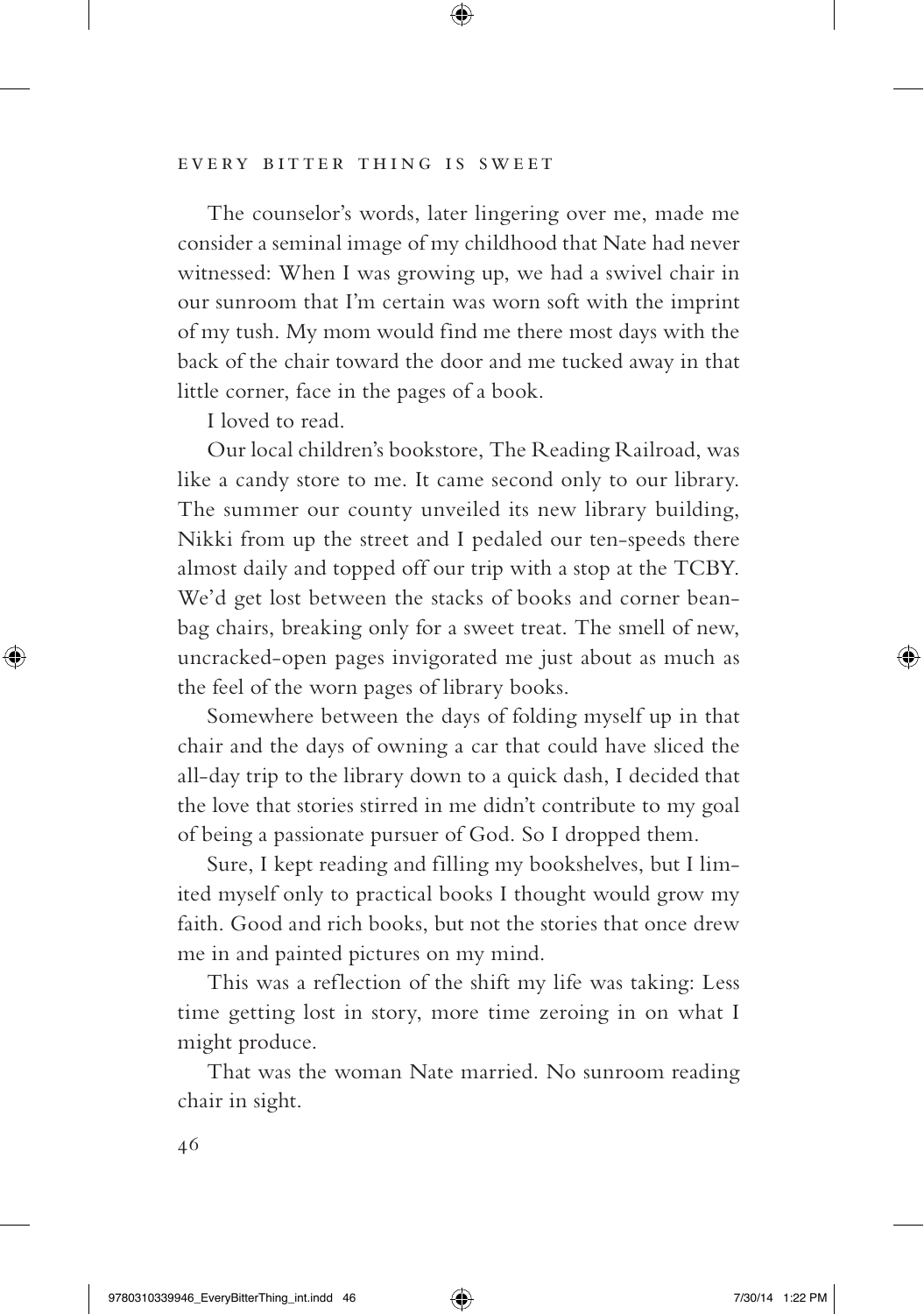�

Nate and I had entered marriage in our early twenties. What we lacked in life experience we made up for in opinions about how life should be lived.

The honeymoon had ended before it started; our first big fight as a married couple, just a few days into "newlywed bliss," had left me walking back to our hotel by myself, by my own choice. It was a little argument— a decision about what to do the next day— but because we lacked the maturity to face the workings of our own hearts, even the smallest argument seemed to return us to that chasm between us— and the chasm between our individual hearts and God's heart.

Our move from friendship to engagement to marriage had happened in a flash. We each had attached ourselves to parts of the other one, parts we described to friends who hadn't yet seen us together.

"He loves seeing high school kids come to know Jesus," I'd say. "He wants to do full-time ministry for the rest of his life, too."

"She's a born leader," he'd say with pride.

Not only did we define ourselves by our output, we defined each other that way too. I loved how Nate pursued evangelism, and I saw his faith in light of the lives he might touch in his lifetime. I noticed his heart for those who were "lost." I praised him for the line behind him of lives that he had influenced.

At one point while we were dating, Nate mentioned his stint across Europe in his college days and the art museums where he'd spent hours. His music collection held classical composers he loved— scratched CDs from his childhood home. When we started to join our stuff, as the representation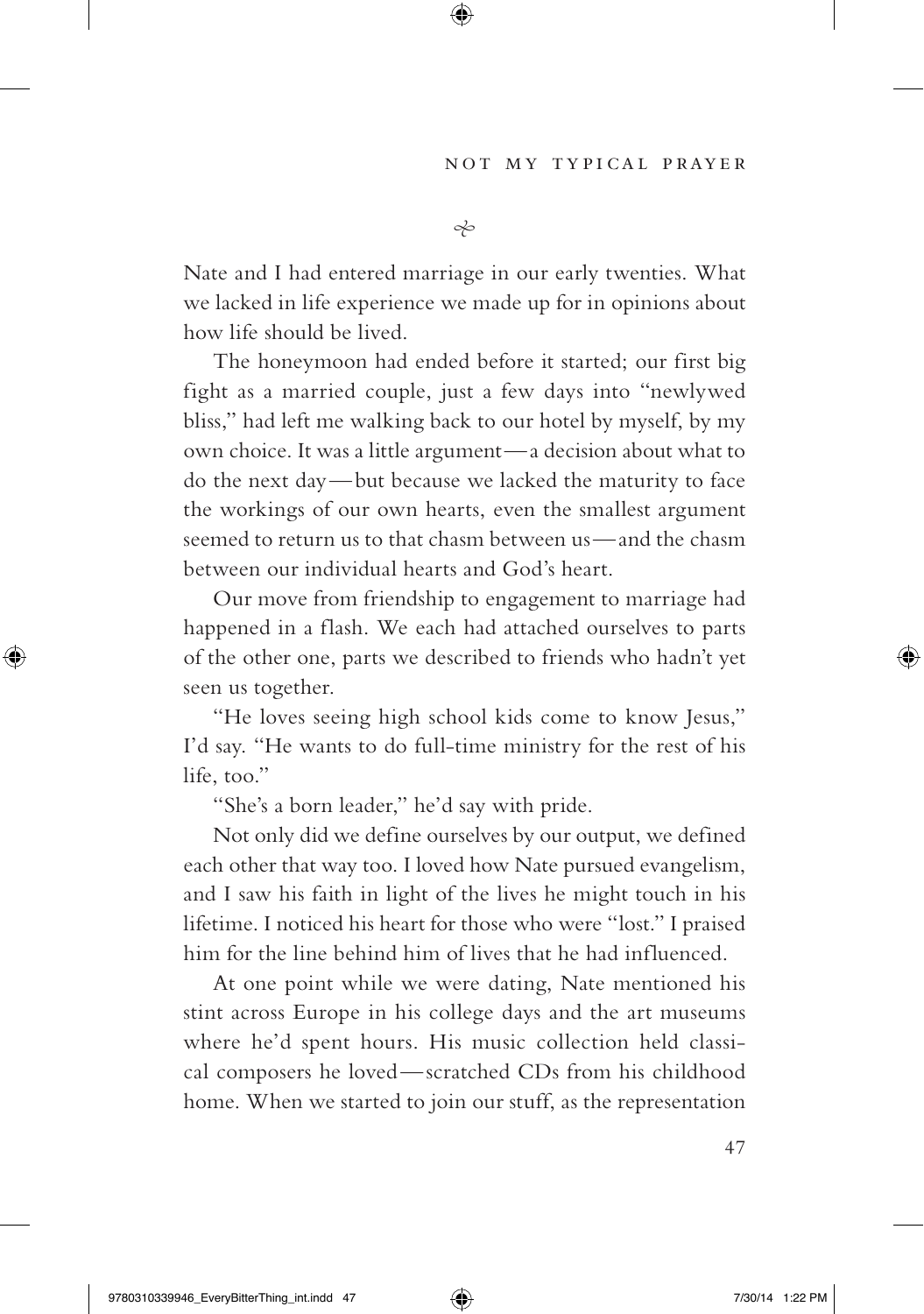of lives being joined, I remember vaguely noticing stacks of poetry books. But few of these things came to mind when I considered Nate. They were negligible details about his life that didn't fit within our narrow focus on ministry. I discarded them, just as I had discarded parts of my own life.

I'm certain I never told Nate about all those years I spent buried in books. I'd never mentioned that my favorite Christmas memory is that every year my parents would let me stay up, reading, as late as I wanted on Christmas Eve. I had dismissed those parts of my past as insignificant parts of me as well.

So when, not long into marriage, I discovered that Nate made space in his schedule for things I considered needless, I grew irritated. Things like reading novels and going fishing and attending the symphony were a waste of time to me. There were souls to save, lives to win for Jesus. How did a cello fit into that?

I'd been successful at managing my life, making sure there were no colors outside of the lines. Now I had another life, pushed up against mine, that I assumed was mine to manage.

I monitored him, as best could a woman married to a strong man who valued his independence. I made feeble attempts to convince him that my narrow way was *our* way and *God's* way and the *only* way.

Naturally, he bristled. Who wouldn't?

Round and round we went, me determined to steer our course and Nate determined to be his own man, and I didn't always like how he chose to do that.

Externally it appeared to be the conflict of two stubborn leaders who couldn't bend for the other. Internally, there was another pursuit.

That little girl in pigtails with books stashed in her backpack— pedaling faster on the way home from the library than